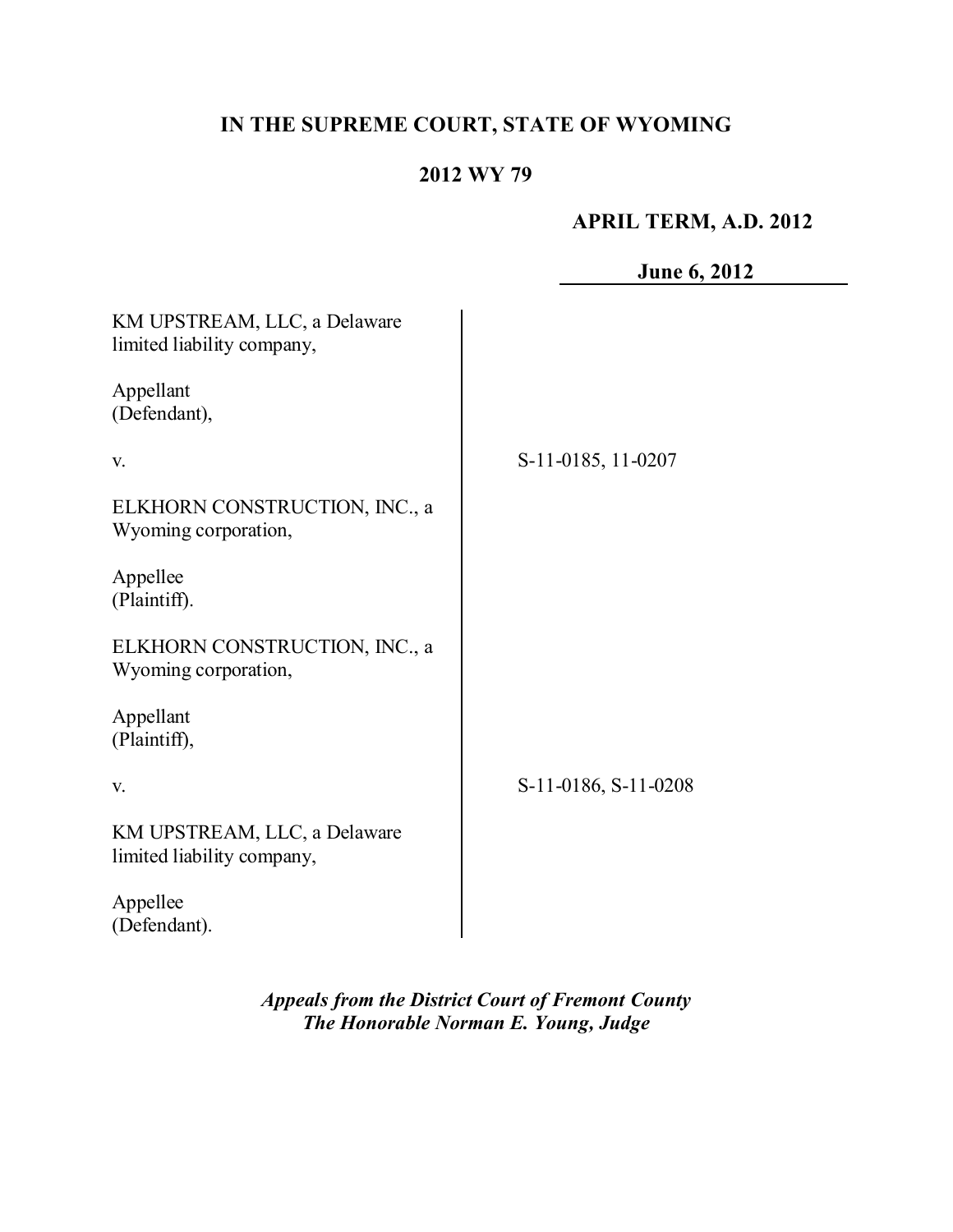#### *Representing KM Upstream, LLC:*

Drake D. Hill, Rebecca H. Noecker, and Michael L. Beatty of Beatty, Wozniak & Reese, PC. Argument by Ms. Noecker.

#### *Representing Elkhorn Construction, Inc.:*

Mark W. Harris of Harris Law Firm, PC; Scott D. Cessar and Audrey K. Kwak of Eckert Seamans Cherin & Mellott, LLC. Argument by Mr. Cessar.

### *Before KITE, C.J., and GOLDEN, HILL, VOIGT, and BURKE, JJ.*

**NOTICE: This opinion is subject to formal revision before publication in Pacific Reporter Third. Readers are requested to notify the Clerk of the Supreme Court, Supreme Court Building, Cheyenne, Wyoming 82002, of any typographical or other formal errors so that correction may be made before final publication in the permanent volume.**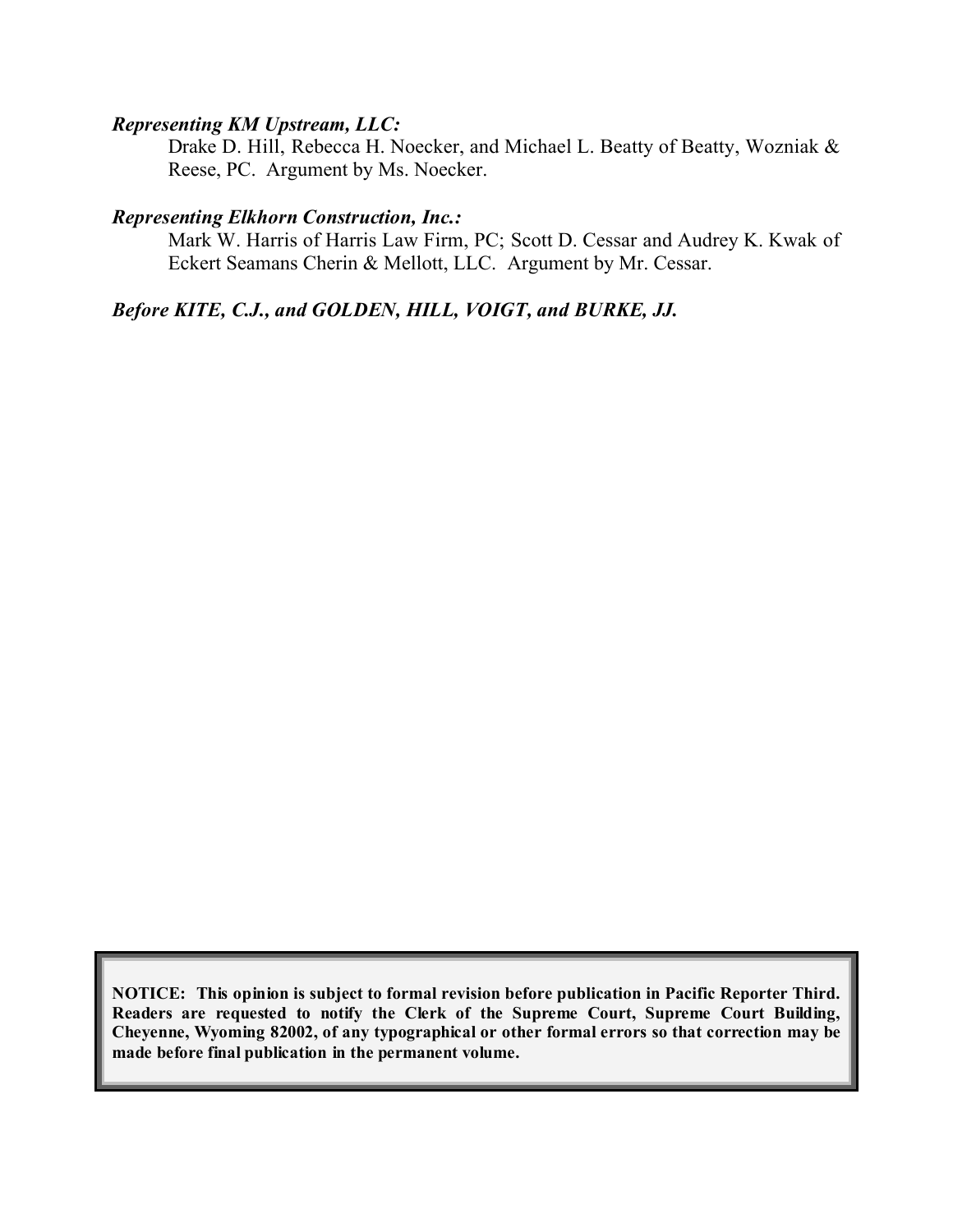### **VOIGT, Justice.**

[¶1] The district court granted summary judgment to Elkhorn Construction, Inc. (Elkhorn), a subcontractor, on its mechanic's lien claim against KM Upstream, LLC (KM), the owner of an amine plant, the construction of which plant underlies all the issues of this case.<sup>1</sup> KM appealed, arguing that summary judgment was improper because of the existence of genuine issues of material fact, and because the district court did not have jurisdiction to proceed with the case, given the automatic stay arising in the bankruptcy proceedings of Newpoint Gas, LP (Newpoint, LP). $^2$  KM also asserts that the district court could not proceed in the absence of Newpoint because Newpoint, the contractor, is an indispensable party. Elkhorn cross-appealed, contending that the district court should have adjudicated its claimed oil and gas lien, in addition to the mechanic's lien, thereby making attorney's fees and costs available.

[¶2] Because of a W.R.C.P. 54(b) certification issue, the appeal and the cross-appeal were each filed twice. The resulting four docketed cases, as referenced in the heading of this opinion, have been joined for briefing, argument, and opinion. We affirm in part, reverse in part, and remand to the district court for further proceedings consistent herewith.

#### **ISSUES**

[¶3] 1. Did the automatic stay in Newpoint, LP's bankruptcy deprive the district court of jurisdiction to enter summary judgment in this case?

2. Did the district court err in granting summary judgment in the absence from this case of Newpoint, an indispensable party?

3. Did the district court err in granting summary judgment in the absence from this case of HFG Engineering US, Inc. (HFG), an alleged joint venturer with Newpoint, and therefore an indispensable party?

4. Did the district court err in finding no genuine issues of material fact?

5. Did the district court err in awarding summary judgment in an amount exceeding the contract price where Wyo. Stat. Ann. § 29-2-101(b) (LexisNexis 2007) requires that the work or materials establishing a mechanic's lien be furnished under a contract?

  $<sup>1</sup>$  An amine plant treats or "sweetens" natural gas by removing certain noxious compounds.</sup>

 $2 \text{ A seemingly collateral issue that became a central issue arose out of the fact that Newpoint Gas.}$ Services, Inc. and Newpoint Gas, LP are affiliated companies, or the latter may be the successor of the former, leaving at least an alleged uncertainty as to which, if either, is the appropriate party in this case. We will refer to these entities as Newpoint, Inc. and Newpoint, LP, or sometimes, simply as Newpoint.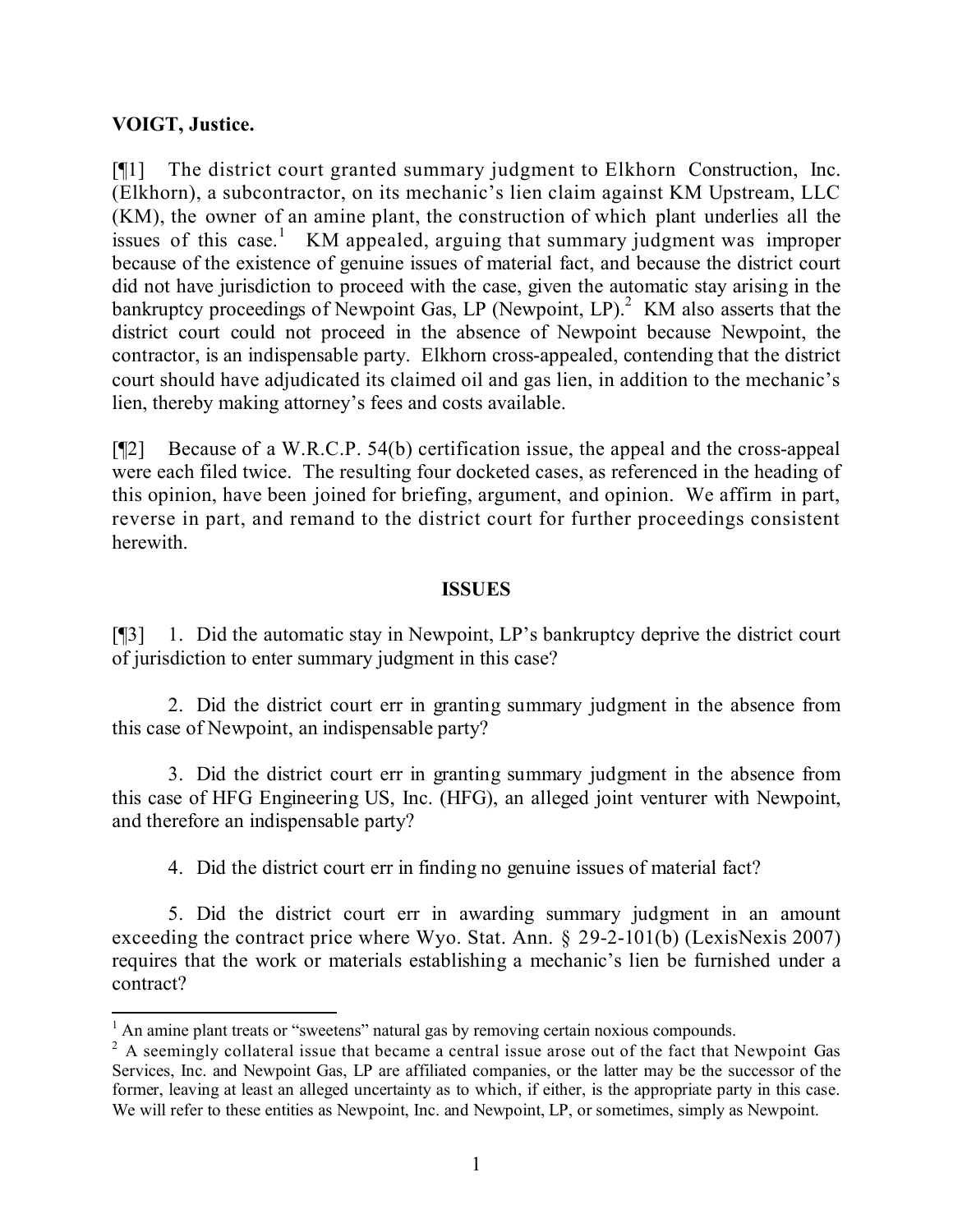6. Did Elkhorn's Lien Statement set forth both a mechanic's lien claim and an oil and gas lien claim?

7. Did the district court err in concluding that Elkhorn's damages were liquidated and awarding pre-judgment interest?

Did the district court err in finding that Elkhorn conceded that \$181,369 of its claim was not valid, and by subtracting that amount from Elkhorn's judgment?

9. Did the district court err in holding that the allowed foreclosure of the mechanic's lien "mooted" the necessity for the district court to address Elkhorn's separate motion for summary judgment on the oil and gas lien claim?

#### **FACTS**

[¶4] On July 6, 2007, KM and Newpoint, Inc. entered into a contract whereby the latter would construct for the former "an amine plant at West Frenchie Draw, Fremont County, Wyoming[.]" KM agreed to pay Newpoint, Inc. \$15,664,490 as a fixed cost, as might be amended by written change order. Eventually, two written change orders increased the price to \$15,695,855.30. KM paid Newpoint, Inc. \$15,524,659.21, and it paid \$219,256.72 to other contractors to finish the job.

[¶5] Newpoint, Inc. subcontracted with Elkhorn to build the foundation and to interconnect certain "skids." The Time and Material Contract between Newpoint, Inc. and Elkhorn contained a "target price" of \$5,700,000, which target price was not to be increased but by Newport, Inc., in writing. Despite the fact that this target price was never formally increased in writing, and despite the fact that no additional change orders were presented, Newpoint, Inc. approved Elkhorn's invoices in the total amount of \$9,910,086.96.

[¶6] On March 6, 2009, Elkhorn filed a Lien Statement with the Fremont County Clerk, reading in pertinent part as follows:

> **NOTICE** is hereby given that pursuant to and in accordance with Section 29-1-301 et. seq. and Section 29-3- 101 et. seq., Wyoming Statutes, 2007, Elkhorn Construction, Inc., whose mailing address is P.O. Box 809, Evanston, Wyoming 82931, has and claims a lien against the **leasehold interest and improvements** hereinafter described and **all production of oil, gas, ore and minerals in solid form, or proceeds therefrom** in the amount of \$4,880,588.83, plus interest, late charges, attorney's fees and costs from January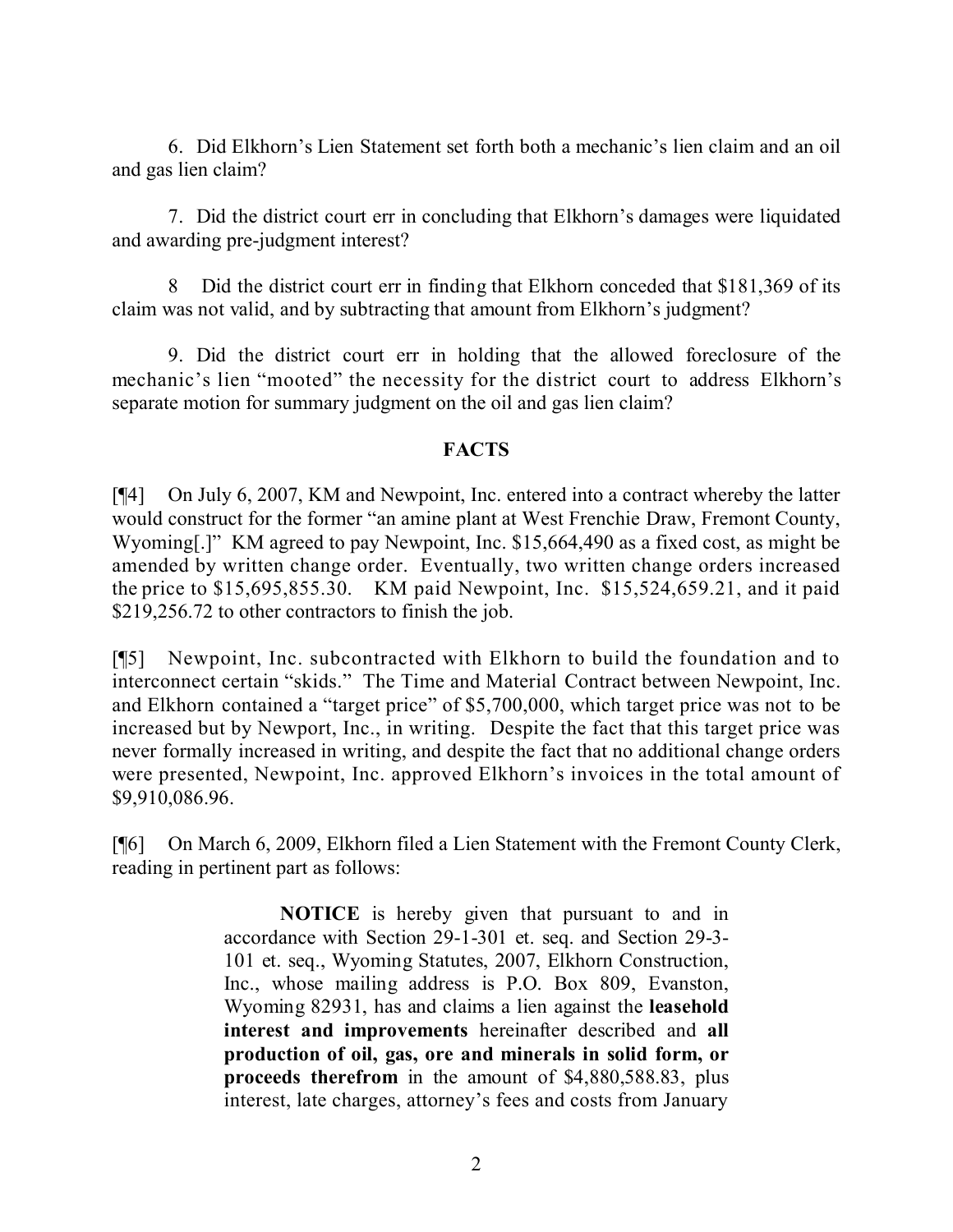16, 2009, for materials furnished and delivered and labor supplied for the improvement of said property by Elkhorn Construction, Inc.

An itemized list setting forth and describing the materials delivered and labor supplied by Elkhorn Construction, Inc., is attached hereto as Appendix "A" and by this reference hereby made a part hereof.

That the materials and labor were delivered and performed for and to Newpoint Gas, LP at its special instance and request and upon its promise to pay Elkhorn Construction, Inc. the reasonable value therefore. A copy of the contract is attached as Appendix "B."

Elkhorn Construction, Inc. furnished and delivered such labor and materials aforesaid during the period of March 18, 2008 to January 16, 2009.

The aforesaid materials and labor were furnished to Newpoint Gas, LP for the improvement of the West Frenchie Draw Amine Gas Treating Plant, on real property situate in Fremont County, Wyoming, and being more particularly described as follows:

. . . .

The foregoing described real property is owned by the State of Wyoming, whose address is indicated above.

(Emphasis in original.) Attached to the Lien Statement were 1,260 pages of invoices and labor charges for amounts claimed by Elkhorn.

[¶7] On March 23, 2009, Elkhorn filed a complaint against KM, alleging three causes of action: foreclosure of the lien as a mechanic's lien under Wyo. Stat. Ann. § 29-2-101 (LexisNexis 2007), foreclosure of the lien as an oil and gas lien under Wyo. Stat. Ann.  $\S$  29-3-103 (LexisNexis 2007), and unjust enrichment/quantum meruit.<sup>3</sup> KM responded with a motion to add Newpoint, Inc. as "a party needed for just adjudication of this dispute under W.R.C.P. 19." That motion was followed by a similar motion to join Newpoint, Inc. under W.R.C.P. 12(b)(7) and W.R.C.P. 19(a). Eventually, KM and

 $3$  The lien statutes have been amended since these proceedings began, so we will refer to the version found in the 2007 statutes.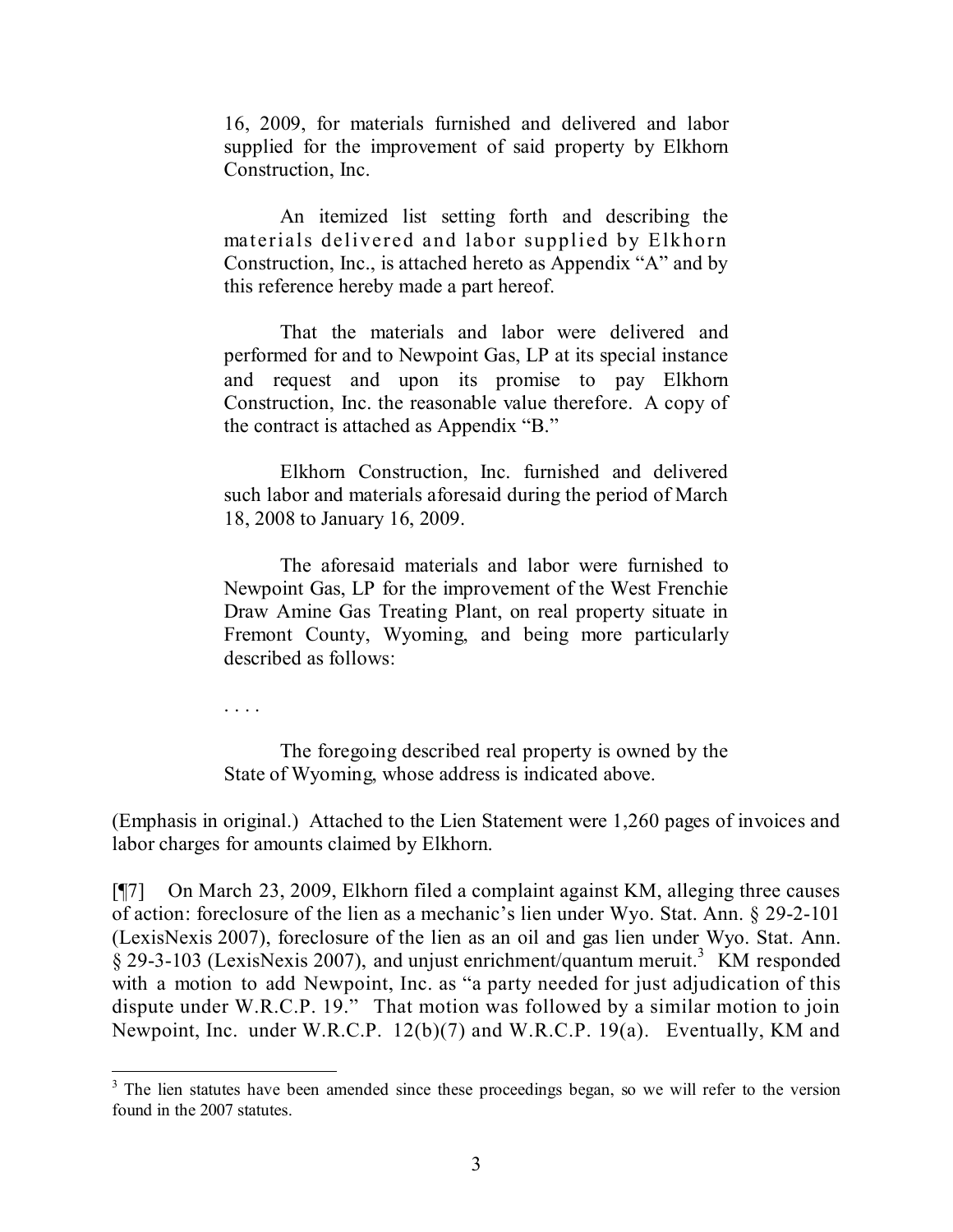Elkhorn stipulated that Newpoint, Inc. be joined as a party defendant, and an order to that effect was entered on November 24, 2009. Thereafter, Elkhorn filed its Second Amended Complaint, alleging the same three causes of action, but naming "Newpoint Gas, LP a/k/a Newpoint Gas Services, Inc." as a defendant. The Second Amended Complaint was refiled with a corrected caption, naming Newpoint Gas Services, Inc. as the additional defendant.

[¶8] KM filed an answer in response to the Second Amended Complaint, denying that Elkhorn was entitled to recover any amounts under any of its causes of action, and presenting numerous affirmative defenses. Newpoint, Inc. filed an answer, in pertinent part denying that Elkhorn had provided any material or performed any labor for which it had not been paid. Newpoint, Inc. also counterclaimed against Elkhorn, claiming that Elkhorn had breached its contract with Newpoint, Inc. by seeking compensation beyond the contract's target price, without prior notice as required by the contract. Newpoint, Inc. also sought a declaration that nothing further was owed to Elkhorn under the contract. Newpoint, Inc. later filed an amendment to its answer and counterclaim, limiting the counterclaim to a request for a declaratory judgment as to what amounts Elkhorn might be owed, and adding a cross-claim against KM, with seven claims for relief: misrepresentation, estoppel/waiver, breach of the implied covenant to provide timely and adequate plans, breach of contract, indemnity, breach of the covenant of good faith and fair dealing, and unjust enrichment.

[¶9] KM answered Newpoint, Inc.'s cross-claim, and filed a responsive cross-claim against Newpoint, Inc., in which it alleged breach of contract as follows: creation of the Elkhorn lien, failure to manage contract expenses, failure to pay or discharge lien, failure to provide notice of liens, failure to acquire subcontractor's waiver of lien rights, failure to assure consistent subcontract, failure to indemnify, and breach of the duty of good faith and fair dealing. Finally, KM sought a declaration as to Newpoint, Inc.'s obligations to defend against and hold KM harmless from the Elkhorn claims, or other claims arising by virtue of contract or common law.

[¶10] After replying to Newpoint, Inc.'s amended counterclaim, Elkhorn filed an amendment to its Second Amended Complaint in which it added a breach of contract claim against Newpoint, Inc., seeking \$4,880,588.83 for amounts that it had not been paid under the project. Subsequently, Newpoint, Inc. answered the amendment to Elkhorn's Second Amended Complaint, and amended its cross-claim against KM by adding allegations of negligent retention of contractor, and indemnity under a specific section of the contract. KM then answered Newpoint, Inc.'s cross-claim, and amended its cross-claim against Newpoint, Inc. by alleging the following causes of action: breach of contract--joint venture obligations, promissory estoppel, equitable estoppel, breach of contract, breach of contract--creation of the Elkhorn lien, breach of contract--demand in excess of contract price, breach of contract--failure to pay or discharge liens, breach of contract--failure to provide notice of liens, breach of contract--failure to acquire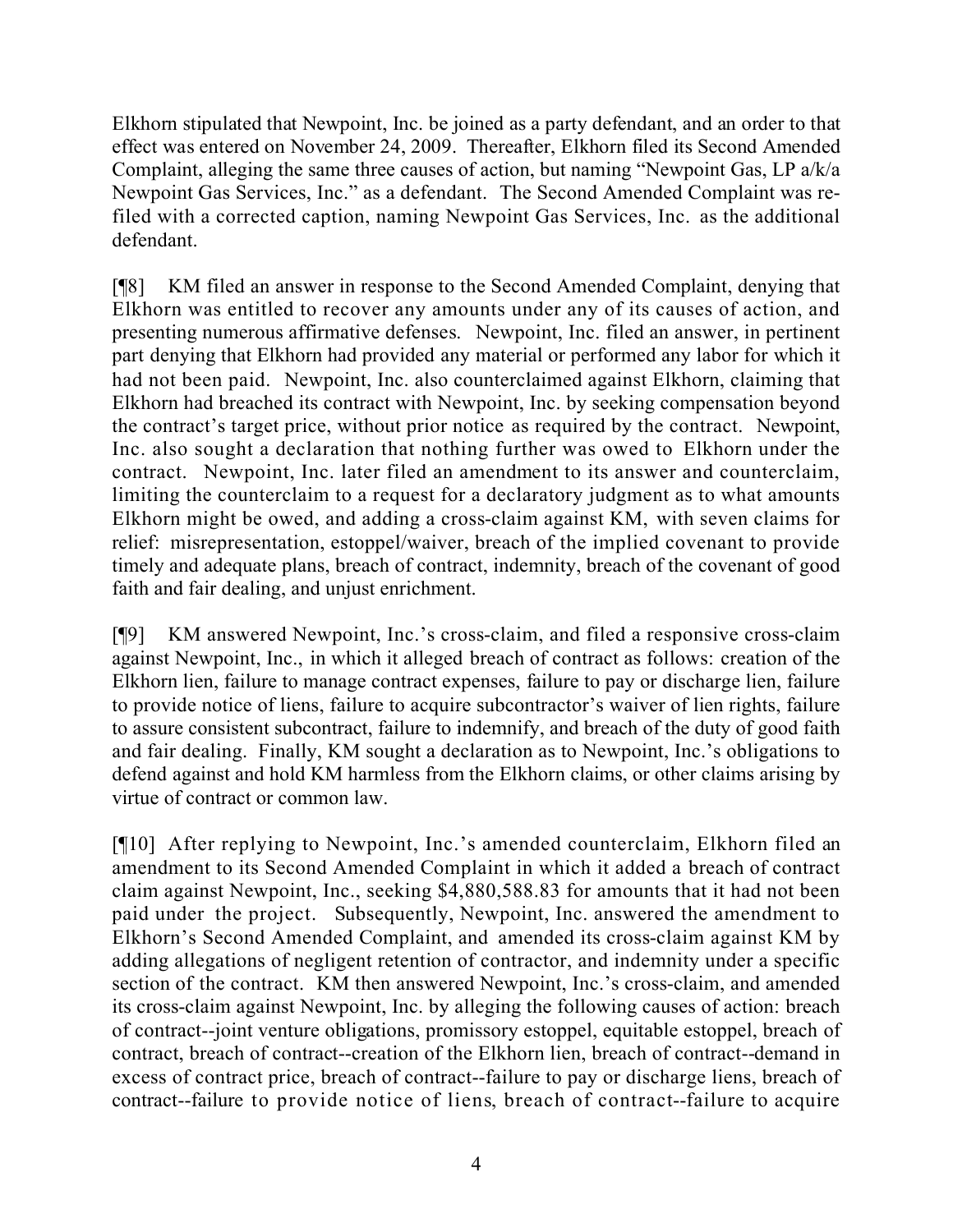subcontractor's waiver of lien rights, breach of contract--failure to assure consistent subcontract, breach of contract--obligation to defend and indemnify, breach of statutory duty to defend and pay, breach of the duty of good faith and fair dealing, and a declaratory judgment.

[¶11] The next series of filings in the district court began with KM's motion to join HFG as a party defendant. In its motion, KM asserted that all claims arising out of the same transaction should be adjudicated in one litigation, that Wyoming's lien statutes allow the owner to require the joinder of the project contractor because of the contractor's statutory duty to defend against the lien, that HFG and Newpoint were joint venturers, making HFG liable for project obligations, and that complete relief was not available absent joinder of HFG. Elkhorn opposed KM's motion on a number of grounds. First, Elkhorn pointed out that the case was nearly two years old and was set for trial. Second, Elkhorn complained that, despite KM's knowledge from the outset of HFG's role in the matter, no discovery had been conducted in that regard. Third, Elkhorn contended that, with its belated motion, KM was advancing an entirely new legal theory--that is, that Newpoint and HFG were joint venturers. And finally, Elkhorn pointed out that the arbitration clause in the contract between KM and HFG would compel arbitration of any issues between them  $4$ 

[¶12] On March 28, 2011, Elkhorn filed a motion for summary judgment. A similar motion from KM followed on April 4, 2011. Both motions were supported by hundreds of pages of affidavits, deposition transcripts, and other exhibits. On May 3, 2011, KM filed a motion seeking partial summary judgment against Newpoint, Inc., on four of the causes of action in its cross-claim. Before any of these motions could be heard, KM notified the district court that Newpoint, LP had filed in Oklahoma a voluntary petition seeking bankruptcy protection, and seeking the district court's guidance on application of the bankruptcy court's automatic stay. Two days later, KM filed an amended notice of the bankruptcy, this time advising the court that "Newpoint Gas, LP, allegedly a/k/a Newpoint Gas Services, Inc." had taken bankruptcy. Elkhorn opposed recognition or application of the automatic stay arising in the Oklahoma bankruptcy in this case, arguing that its contract was with Newpoint, Inc., which company was not in bankruptcy, rather than with Newpoint, LP, the company in bankruptcy. Elkhorn argued further that, not only does a bankruptcy stay not stay proceedings against solvent companies affiliated with the company taking bankruptcy, neither does it stay proceedings against codefendants of the company taking bankruptcy.

[¶13] The district court heard the pending motions in regard to the bankruptcy stay, as well as the summary judgment motions, on June 17, 2011. Ruling from the bench, the district court granted Elkhorn's motion for summary judgment to allow foreclosure on the

 <sup>4</sup> We have detailed all these claims, cross-claims, and counterclaims to place the eventual stay order and order granting summary judgment in context.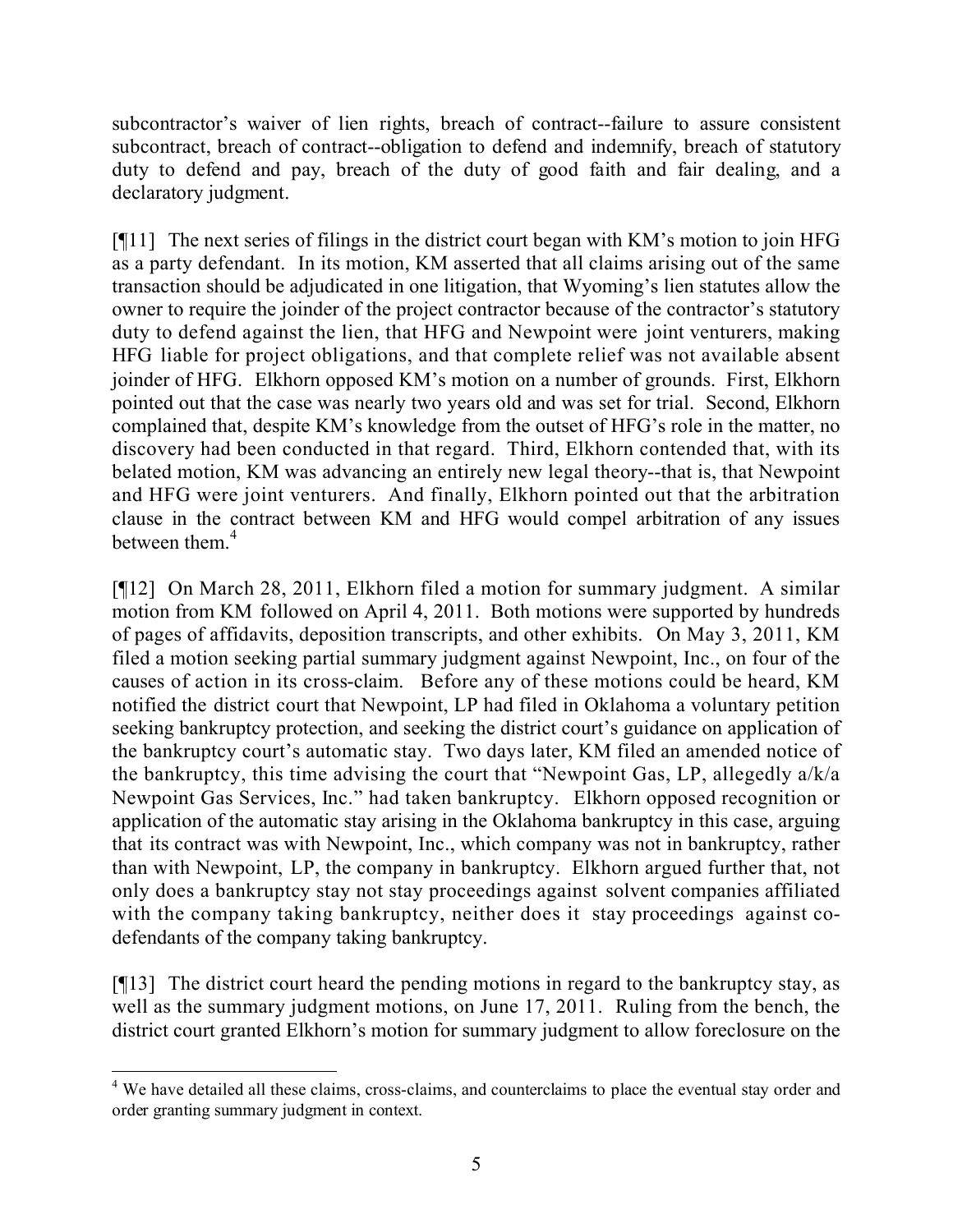mechanic's lien, but indicated that it would stay the balance of the proceedings as such related to Newpoint, Inc. and Newpoint, LP. On July 1, 2011, an Order Staying Case and an Order Granting Plaintiff's Motion for Summary Judgment on Foreclosure of Mechanic's Lien were entered. The details of those orders will be discussed as pertinent below.

## **DISCUSSION**

## *Did the automatic stay in Newpoint, LP's bankruptcy deprive the district court of jurisdiction to enter summary judgment in this case?*

[¶14] With little fanfare, we will dispose of KM's contention that the federal bankruptcy code's automatic stay, found at 11 U.S.C. § 362(a) (2006 & Supp. IV 2010), effective in Newpoint, LP's Oklahoma bankruptcy, should have stayed the entire case facing the district court in Wyoming. Whether we review the district court's decision *de novo*, as argued by KM, or for an abuse of discretion, as argued by Elkhorn, we come to the same conclusion.<sup>5</sup> The automatic stay does not stay proceedings against solvent co-defendants, such as KM, of an insolvent debtor, such as Newpoint, LP. *See, e.g.*, *Fortier v. Dona Anna Plaza Partners*, 747 F.2d 1324, 1329-30 (10th Cir. 1984); *Diamond Hill Inv. Co. v. Shelden*, 767 P.2d 1005, 1010 (Wyo. 1989); *Hamel v. Am. Continental Corp.*, 713 P.2d 1152, 1154 (Wyo. 1986); 2 Howard J. Steinberg, *Bankruptcy Litigation* § 12:13 (2d ed. 2008); 9B Am. Jur. 2d *Bankruptcy* § 1747 (2006).

[¶15] It must be remembered that, in the instant case, the district court did stay the proceedings in regard to any claims, cross-claims, or counterclaims that could have resulted in a judgment against Newpoint, allowing only the summary judgment on Elkhorn's *in rem* mechanic's lien foreclosure to proceed. *See True v. Hi-Plains Elevator Mach., Inc.*, 577 P.2d 991, 1004 (Wyo. 1978) and *Mawson-Peterson Lumber Co. v. Sprinkle*, 59 Wyo. 334, 140 P.2d 588, 591-92 (Wyo. 1943). Because the property subject to the lien foreclosure was the property of KM, rather than the property of Newpoint, the entity in bankruptcy, the *in rem* proceeding to foreclose the lien was not subject to the automatic stay. *Fortier*, 747 F.2d at 1330.

> It should be self-evident from the clear language of 11 U.S.C. § 362 (1983) that the automatic stay granted petitioners in bankruptcy is directed at only claims against the "debtor," the "property of the debtor," and the "estate" and not acts against others. This is confirmed by courts working regularly in bankruptcy matters and knowledgeable in the field.

 <sup>5</sup> We need not resolve at this time which standard of review is appropriate.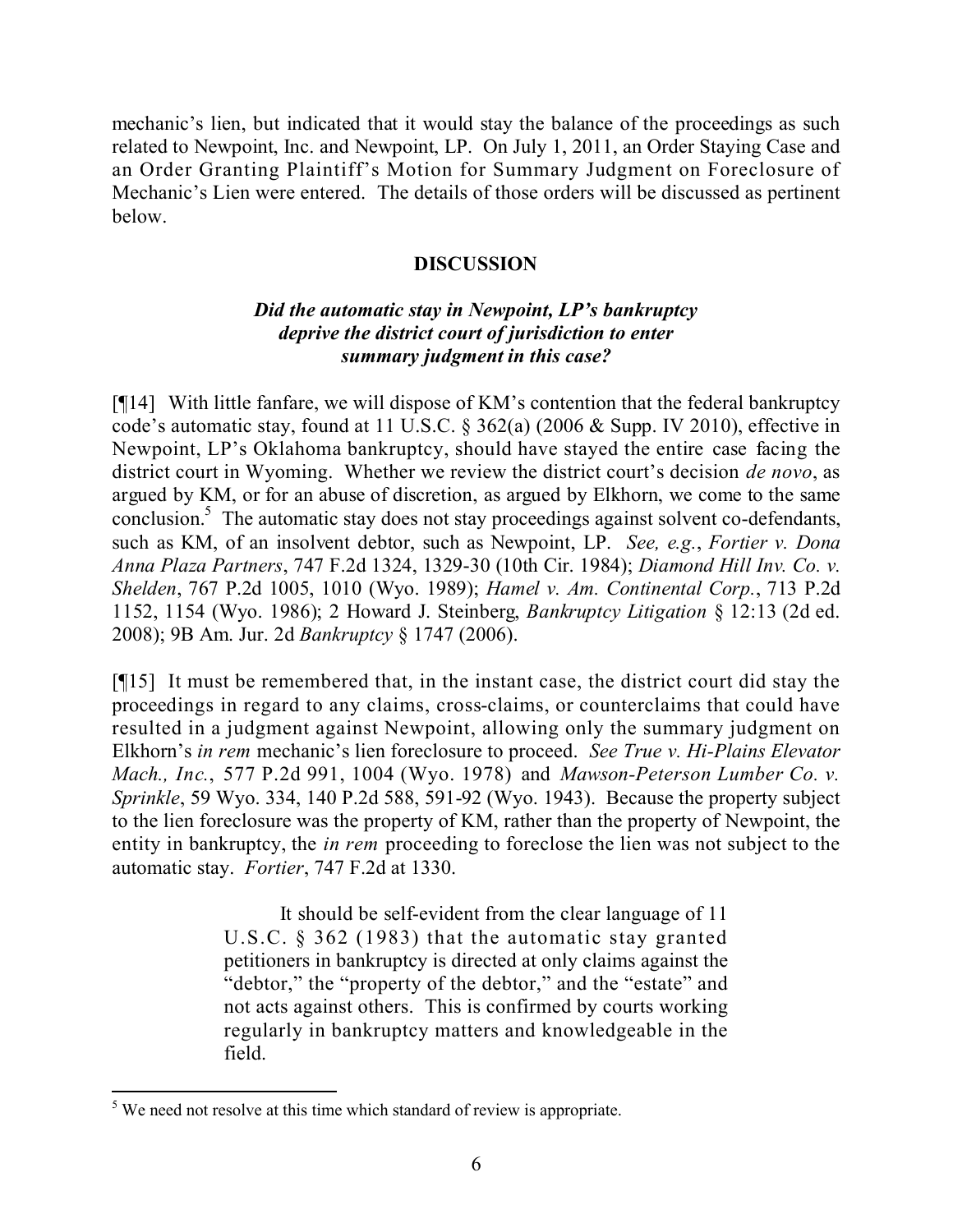The automatic stay provisions apply to proceedings or acts against the debtor, the debtor's property, and the property of the estate, but do not apply to acts against property which is neither the debtor's nor the estate's. The automatic stay does not operate to prohibit action against a co-debtor nor affect the liability of a co-debtor not in bankruptcy. Something more than filing a bankruptcy petition must be shown in order that proceedings be stayed against nonbankrupt parties. Where a pending action is not interfering with a bankruptcy, an automatic stay of such action would in no way foster the Bankruptcy Code's policy of preserving the debtor's insolvent estate for the benefit of creditors.

*Hamel*, 713 P.2d at 1154 (internal citations omitted). The bankruptcy stay in Oklahoma did not deprive the district court of jurisdiction to enter summary judgment in the instant case.

#### *Did the district court err in granting summary judgment in the absence from this case of Newpoint, an indispensable party?*

[¶16] District court rulings on the joinder of parties, including allegedly indispensable parties, are reviewed for an abuse of discretion. *Grove v. Pfister*, 2005 WY 51, ¶ 4, 110 P.3d 275, 277 (Wyo. 2005); *Albrecht v. Zwaanshoek Holding En Financiering, B.V.*, 762 P.2d 1174, 1178 (Wyo. 1988). The court rule governing joinder is found at W.R.C.P. 19:

> (a) *Persons to be joined if feasible*. – A person who is subject to service of process and whose joinder will not deprive the court of jurisdiction over the subject matter of the action shall be joined as a party in the action if: (1) in the person's absence complete relief cannot be accorded among those already parties; or (2) the person claims an interest relating to the subject of the action and is so situated that the disposition of the action in the person's absence may: (i) as a practical matter impair or impede the person's ability to protect that interest; or (ii) leave any of the persons already parties subject to a substantial risk of incurring double, multiple, or otherwise inconsistent obligations by reason of the claimed interest. If the person has not been so joined, the court shall order that the person be made a party. If the person should join as a plaintiff but refuses to do so, the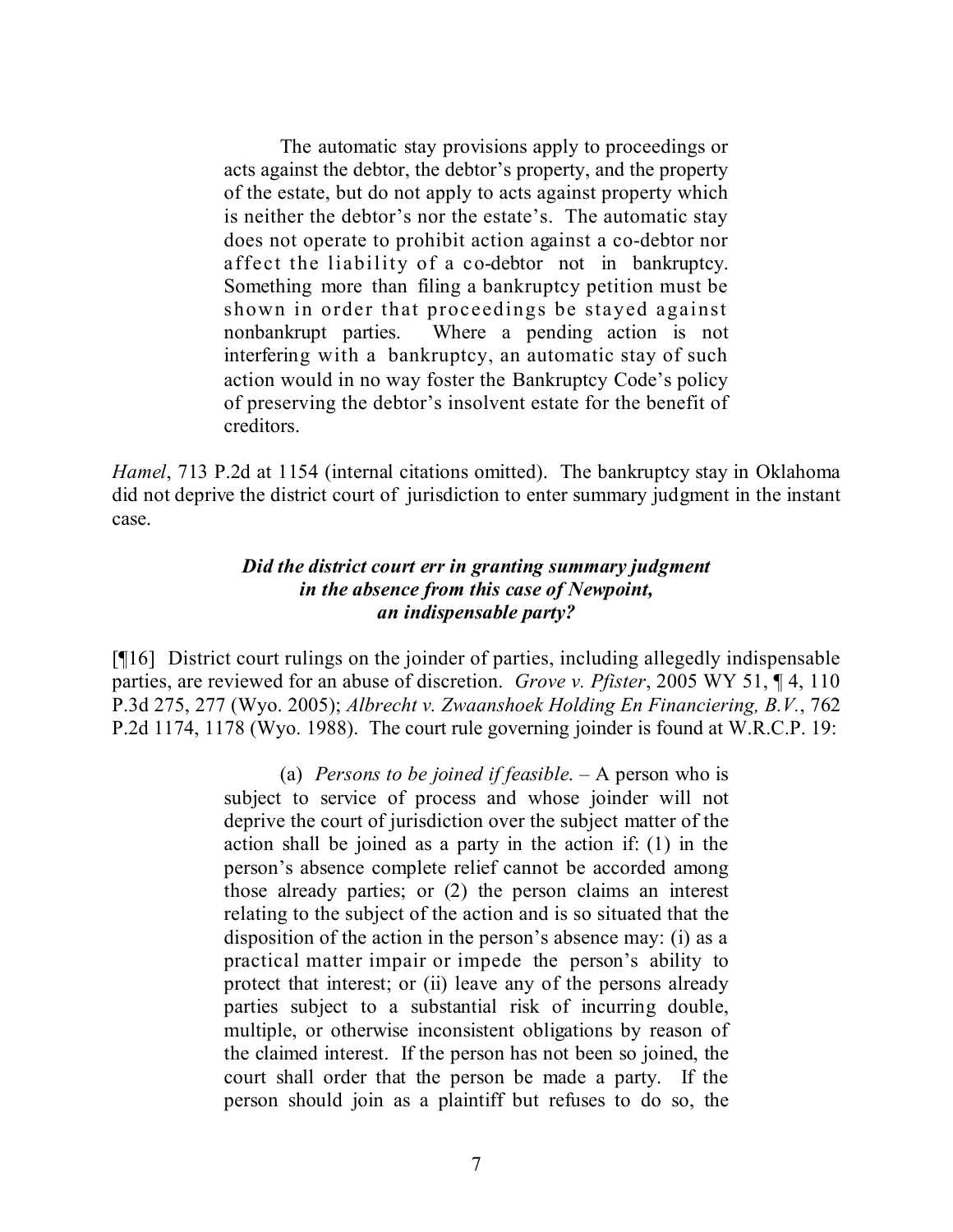person may be made a defendant, or, in a proper case, an involuntary plaintiff. If the joined party objects to venue and joinder of that party would render the venue of the action improper, that party shall be dismissed from the action.

(b) *Determination by court whenever joinder not feasible*. – If a person as described in subdivisions (a)(1) and (a)(2) hereof cannot be made a party, the court shall determine whether in equity and good conscience the action should proceed among the parties before it, or should be dismissed, the absent person being thus regarded as indispensable. The factors to be considered by the court include:

> (1) To what extent a judgment rendered in the person's absence might be prejudicial to the person or those already parties;

> (2) The extent to which, by protective provisions in the judgment, by the shaping of relief, or other measures, the prejudice can be lessened or avoided;

> (3) Whether a judgment rendered in the person's absence will be adequate;

> (4) Whether the plaintiff will have an adequate remedy if the action is dismissed for nonjoinder.

. . . .

[¶17] In addition to this provision in the court rules, the lien statutes provide a mechanism for making a contractor such as Newpoint a party in a lien foreclosure action brought by a subcontractor such as Elkhorn against an owner such as KM:

> The contractor shall defend any action brought by his employee, subcontractors hired by the contractor, their employees or by any suppliers of materials provided under contract in accordance with this chapter at his own expense. During the pendency of the action the owner or his agent may withhold from the contractor the amount of money for which a lien is filed. If judgment is rendered against the owner or his property on the lien foreclosure, he may deduct from any amount due to the contractor the amount of the judgment and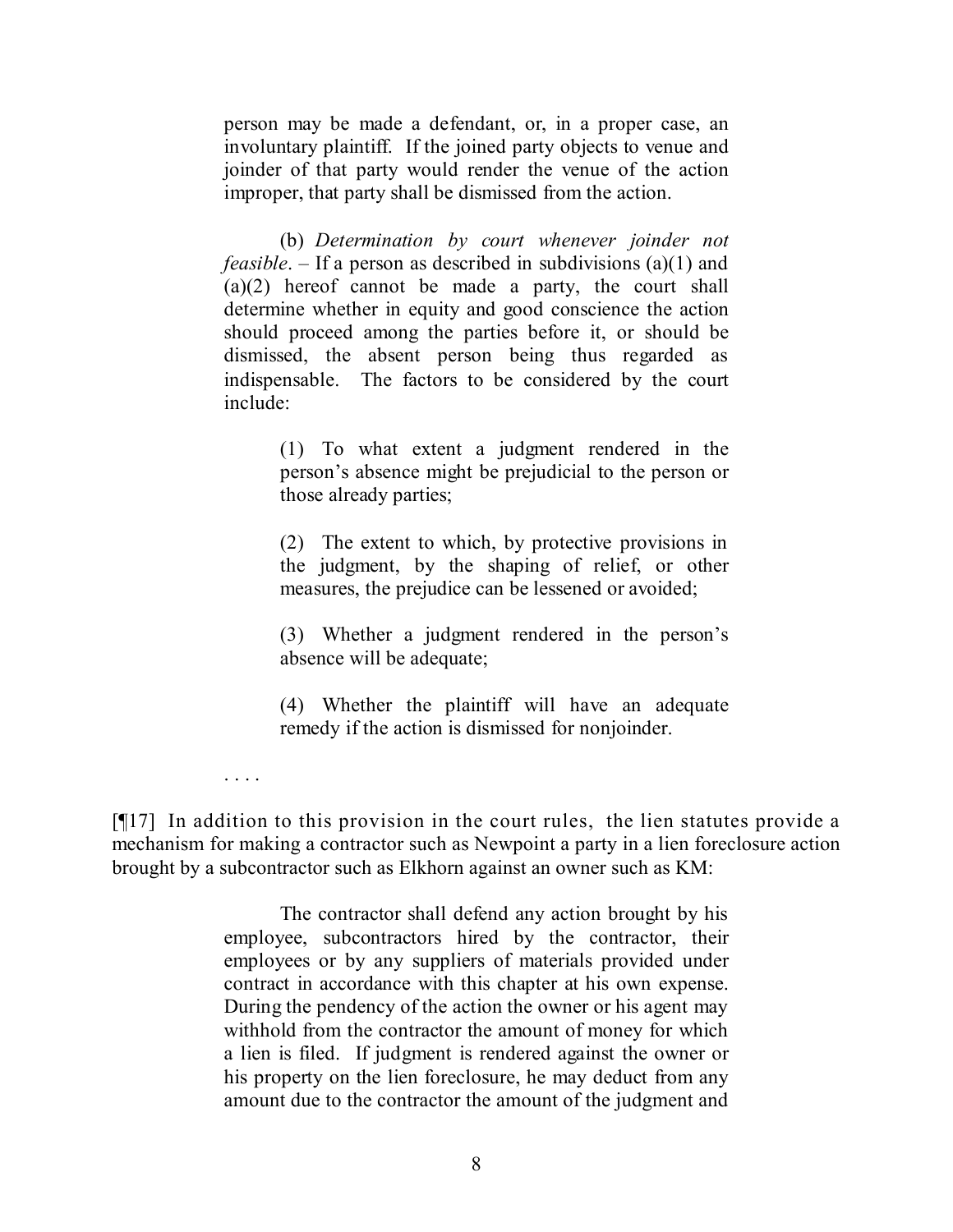costs. If the owner has paid the contractor in full he may recover from the contractor any amount paid by the owner for which the contractor was originally liable.

Wyo. Stat. Ann. § 29-2-108 (LexisNexis 2007).

[¶18] Before we discuss this law, and the issue of indispensable parties, we must make a point. This is not a question of the effect of the district court's denial of a motion to join Newpoint as an indispensable party. As noted above, after KM filed two motions to add Newpoint, Inc., as a party defendant, KM and Elkhorn stipulated to such joinder, and an order was entered to that effect. *See supra* ¶ 7. Elkhorn's complaint was amended, Newpoint, Inc. answered, and filed a counterclaim against Elkhorn and a cross-claim against KM. *See supra* ¶¶ 7, 8. Both Elkhorn and KM responded to Newpoint, Inc.'s claims. Subsequently, the district court was notified that Newpoint, Inc. had filed for bankruptcy protection in Oklahoma, and the question of the applicability of the bankruptcy stay, discussed above, arose. *See supra* ¶ 12. Consequently, the limited issue now before us is whether the district court abused its discretion in failing to stay or dismiss the entire case because of Newpoint, Inc.'s non-participation, a question not much different from the one just answered.

[¶19] We believe that the district court's concurrent entry of its two orders--one granting summary judgment to Elkhorn against KM on the limited issue of the lien foreclosure, and one staying all proceedings that in any way affected Newpoint's rights and obligations--was precisely what was intended by the automatic bankruptcy stay, by the lien statutes, and by the court rule governing indispensable parties. We begin by noting the purpose of the lien statutes, which is "to create a means of securing the claims of a particular class of creditors and to prevent unjust enrichment arising out of the enhancement of value of property from labor and materials which would otherwise go without payment." *Engle v. First Nat'l Bank of Chugwater*, 590 P.2d 826, 830 (Wyo. 1979). Allowing the insolvency or bankruptcy of the contractor to defeat the lien claim of a subcontractor would, of course, thwart that purpose. That reasoning is reflected in W.R.C.P. 19(a), (b)(4), which directs the district court, in determining "whether in equity and good conscience the action should proceed among the parties before it" when an "indispensable" party cannot be joined, to consider "[w]hether the plaintiff will have an adequate remedy if the action is dismissed for nonjoinder." In addition, W.R.C.P. 19(a) makes it clear that a person should not be joined as a party under the rule if "joinder will  $\Box$  deprive the court of jurisdiction over the subject matter of the action  $\dots$ ." Clearly, the intent of the rule is that it not be used to prevent adjudication of claims between parties where that adjudication can be accomplished, as here, in the absence of the allegedly indispensable party. Newpoint, the contractor, does not need to be present in this lawsuit for Elkhorn, the subcontractor, to foreclose its lien against KM, the owner. *Hamel*, 713 P.2d at 1154.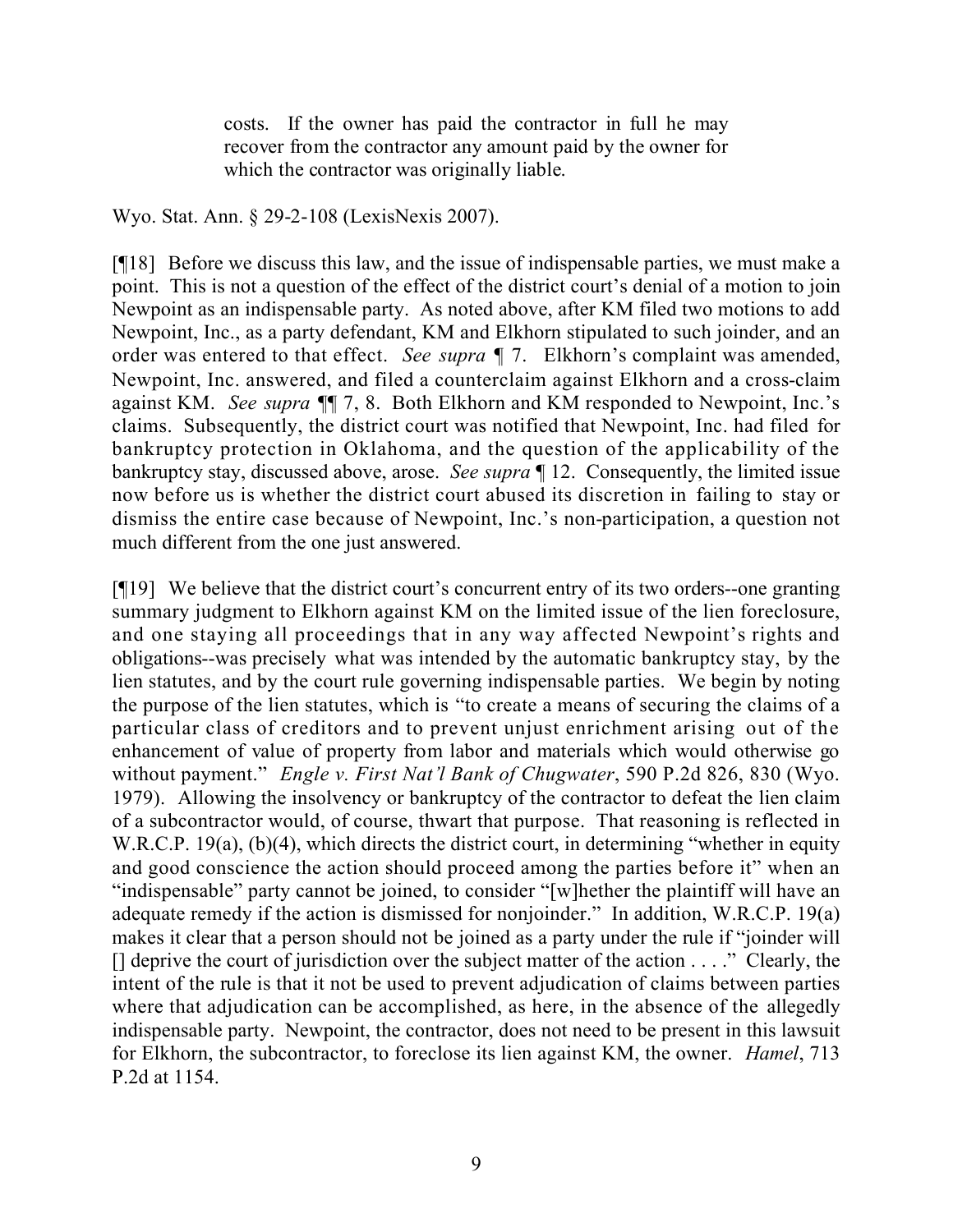[¶20] Without doubt, Wyo. Stat. Ann. § 29-2-101 was "incorporated in the lien laws for the owner's protection, and the owner has a clear right to insist that the contractor be made a party." *Hamel*, 713 P.2d at 1154.We have previously noted, however, that this right is only the right to have the contractor made a party if such "is possible." *True*, 577 P.2d at 1005. This is consonant with the introductory language to W.R.C.P. 19(a), which indicates that persons are to be joined under the rule "if feasible," and to the body of the rule, which contains several exceptions to joinder where such could defeat the underlying action: person not subject to service of process, subject matter jurisdiction would be destroyed, or venue would be rendered improper. *See Hoiness-LaBar Ins. v. Julien Constr. Co.*, 743 P.2d 1262, 1269 (Wyo. 1987) (not indispensable party if not subject to service of process). It is also consonant with the fact, noted above, that inclusion of an indispensable party is a discretionary decision, not one made as a matter of law. *See American Beryllium & Oil Corp. v. Chase*, 425 P.2d 66, 68 (Wyo. 1967) (no fixed rule determines whether person with interest is an indispensable party; rather, peculiar facts of case are determinative). The general rule has been described as follows:

> Parties are indispensable only when their interest in the controversy is such that a final decree cannot be made without either affecting that interest or leaving the controversy in such condition that its final disposition may be inconsistent with equity and good conscience. An "indispensable party" is one whose interest is such that a final decree cannot be entered without affecting that interest or in whose absence the controversy cannot be terminated. A person is an indispensable party only when the judgment to be rendered necessarily must affect his or her rights. A party becomes an indispensable party if the party has an interest relating to the subject of the action and is so situated that the disposition of the action in the party's absence may as a practical matter impair or impede the party's ability to protect that interest. An indispensable party is one whose interest in the controversy makes it impossible to completely adjudicate the matter without affecting either that party's interest or the interests of another party in the action. A party is indispensable when his or her rights are so connected with the claims of the litigants that no degree can be made without impairing those rights. The absence of an indispensable party prevents a court from granting relief. However, the doctrine of indispensability is not jurisdictional.

A person who has no interest in the controversy between the parties to the action is not an indispensable party. Persons who might conceivably have an interest in the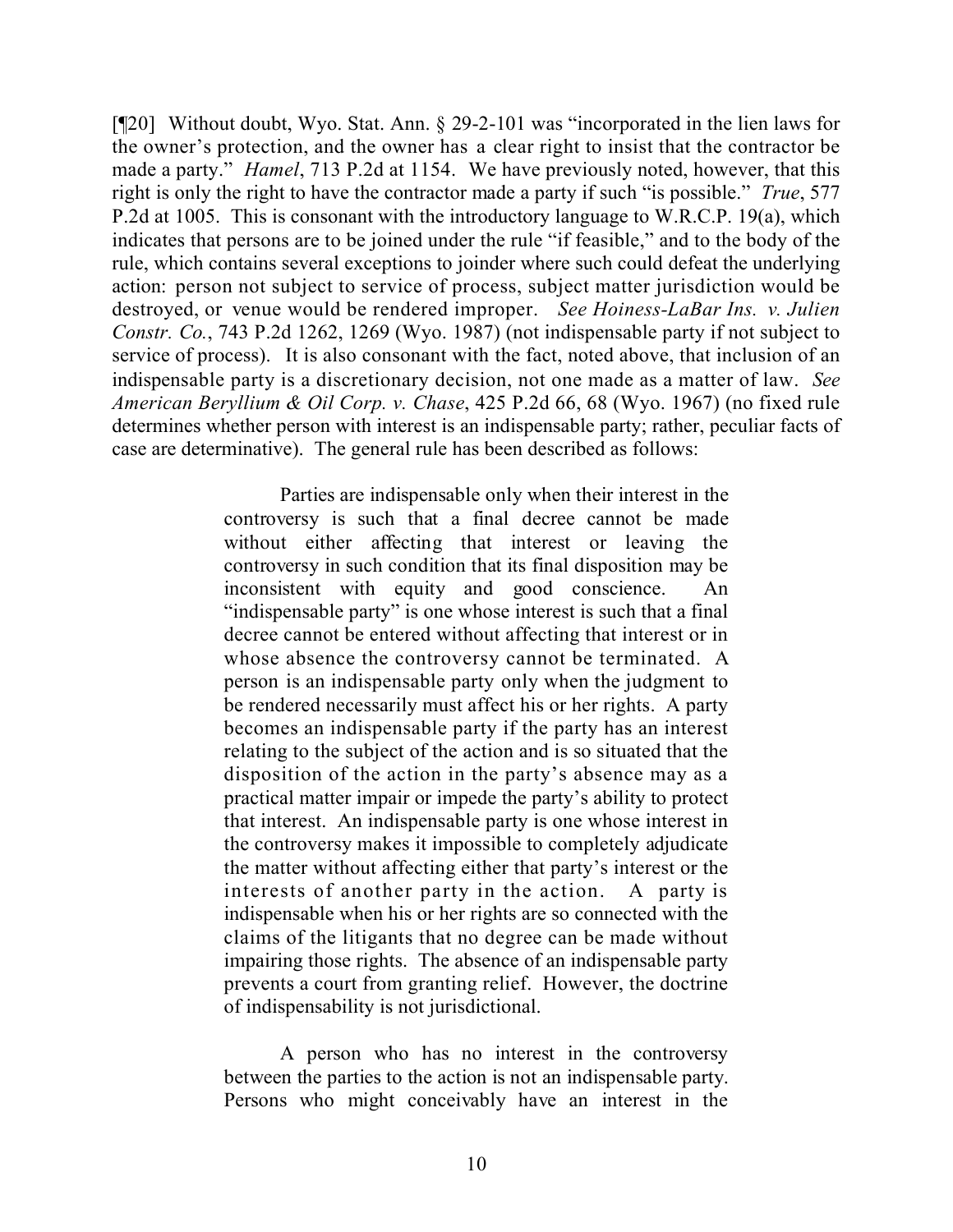outcome of litigation are not to be considered indispensable parties. Every person who has any interest in a controversy or subject matter of a suit that is separable from the interest of the other parties before the court, so that it will not necessarily be directly or injuriously affected by a decree that does complete justice between them, is a proper party to the suit but is not an indispensable party.

59 Am. Jur. 2d *Parties* § 10 (2d ed. 2012).

[¶21] A mechanic's lien foreclosure, in the context of the case *sub judice*, is a statutory procedure that allows a subcontractor to obtain from the property the reasonable value of the labor and materials put into that property. It has the joint equitable goals of preventing unjust enrichment and providing restitution. *Horseshoe Estates v. 2M Co.*, 713 P.2d 776, 779 (Wyo. 1986); *Engle*, 590 P.2d at 830. Perhaps it could be said that the usual necessity for a subcontractor establishing a lien and seeking to foreclose it is that the contractor did not pay for the subcontractor's services. Allowing the owner to hide behind the contractor's bankruptcy would render the statutory lien process nugatory. The legislative policy behind the lien statutes is clear--the parties providing the labor and materials are to be paid where possible.<sup>6</sup>

[¶22] In its final argument in regard to this issue, KM cites *A.H. Robins Co. v. Piccinin*, 788 F.2d 994, 999-1001 (4th Cir. 1986) for the proposition that Newpoint is an indispensable party because KM is entitled to "absolute indemnity" from Newpoint. In response, Elkhorn distinguished *A.H. Robins* from the instant case by pointing out that in the latter the question of indemnity is not at all clear, and that that matter remains to be resolved between KM and Newpoint in the bankruptcy. We agree with Elkhorn. The contingent nature of any indemnification claims simply renders them too remote to justify staying these state lien foreclosure proceedings and transferring the entire matter to the bankruptcy court. *Ni Fuel Co. v. Jackson*, 257 B.R. 600, 616 (N.D. Okla. 2000). In turn, allowing these proceedings to continue will not affect the indemnity claims involving the bankrupt entity and the bankruptcy estate:

> [If] the state court action [is] permitted to proceed, that state court action will not determine whether or not a right to indemnification exists. The state court action would only determine liability and damages on the claims before the state court. Whether or not a claim for indemnity can be brought

 $6$  This policy does not create a necessarily unfair relationship. An owner has the right to require a contractor to provide lien waivers from subcontractors before paying the contractor, and the right to require payment and performance bonds from the contractor. *See, e.g.*, *Miller v. State*, 732 P.2d 1054, 1058 (Wyo. 1987) and *Wyo. Mach. Co. v. United States Fidelity & Guar. Co.*, 614 P.2d 716, 724 (Wyo. 1980). *See also* 17 Am. Jur. 2d *Contractors' Bonds* §§ 1, 2 (2004); and 51 Am. Jur. 2d *Liens* § 59 (2011).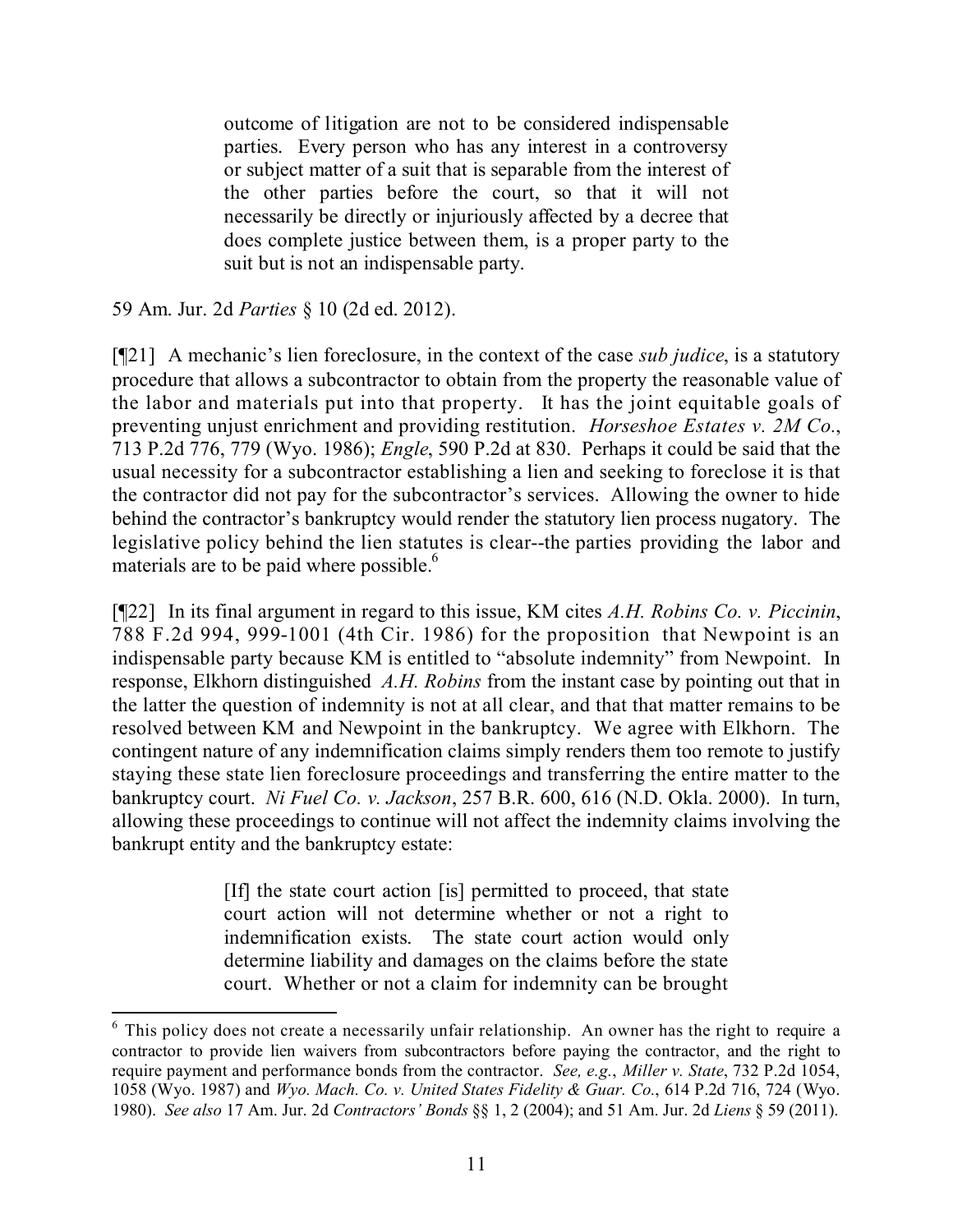against the bankrupt debtors is a decision left for the bankruptcy court.

*Id.* This is precisely what has happened in the instant case. The district court maintained jurisdiction over the statutory lien foreclosure, and then stayed the balance of the proceedings for resolution in the bankruptcy court. That was the correct course of action.

## *Did the district court err in granting summary judgment in the absence from this case of HFG Engineering US, Inc. (HFG), an alleged joint venturer with Newpoint, and therefore an indispensable party?*

[¶23] About two years into this lawsuit, KM filed a motion to join HFG as an additional defendant, arguing that HFG was a joint venturer with Newpoint, and therefore was an indispensable party. KM's theory was that, as a joint venturer with Newpoint, HFG was liable for Newpoint's contractual obligations, including indemnity. Elkhorn opposed the joinder motion, principally on three grounds: that the motion was untimely, that as a matter of law Newpoint and HFG were not joint venturers, and that a mandatory arbitration clause in the contract between KM and HFG would compel arbitration of any claims between them.

[¶24] Our resolution of the joinder issue as it applies to Newpoint allows us to determine this issue without further discussion. Resolution of Elkhorn's statutory lien claim does not require resolution of the question of whether Newpoint and HFG were joint venturers, and does not require resolution of any potential indemnification issues among KM, HFG, and Newpoint. All of those questions are more properly questions for the bankruptcy court, and the stay entered in this case by the district court accomplishes that goal. The district court did not err in granting summary judgment in the absence of HFG.

# *Did the district court err in finding no genuine issues of material fact?*

[¶25] We have repeatedly stated our standard for reviewing summary judgments. The following is an apt rendition of that standard given the issues presented in this case:

> We evaluate the propriety of a summary judgment by employing the same standards and using the same materials as the district court. *Cook v. Shoshone First Bank*, 2006 WY 13, ¶ 11, 126 P.3d 886, 889 (Wyo. 2006). Thus, our review is plenary. *Birt v. Wells Fargo Home Mortg., Inc.*, 2003 WY 102, ¶ 7, 75 P.3d 640, 647 (Wyo. 2003).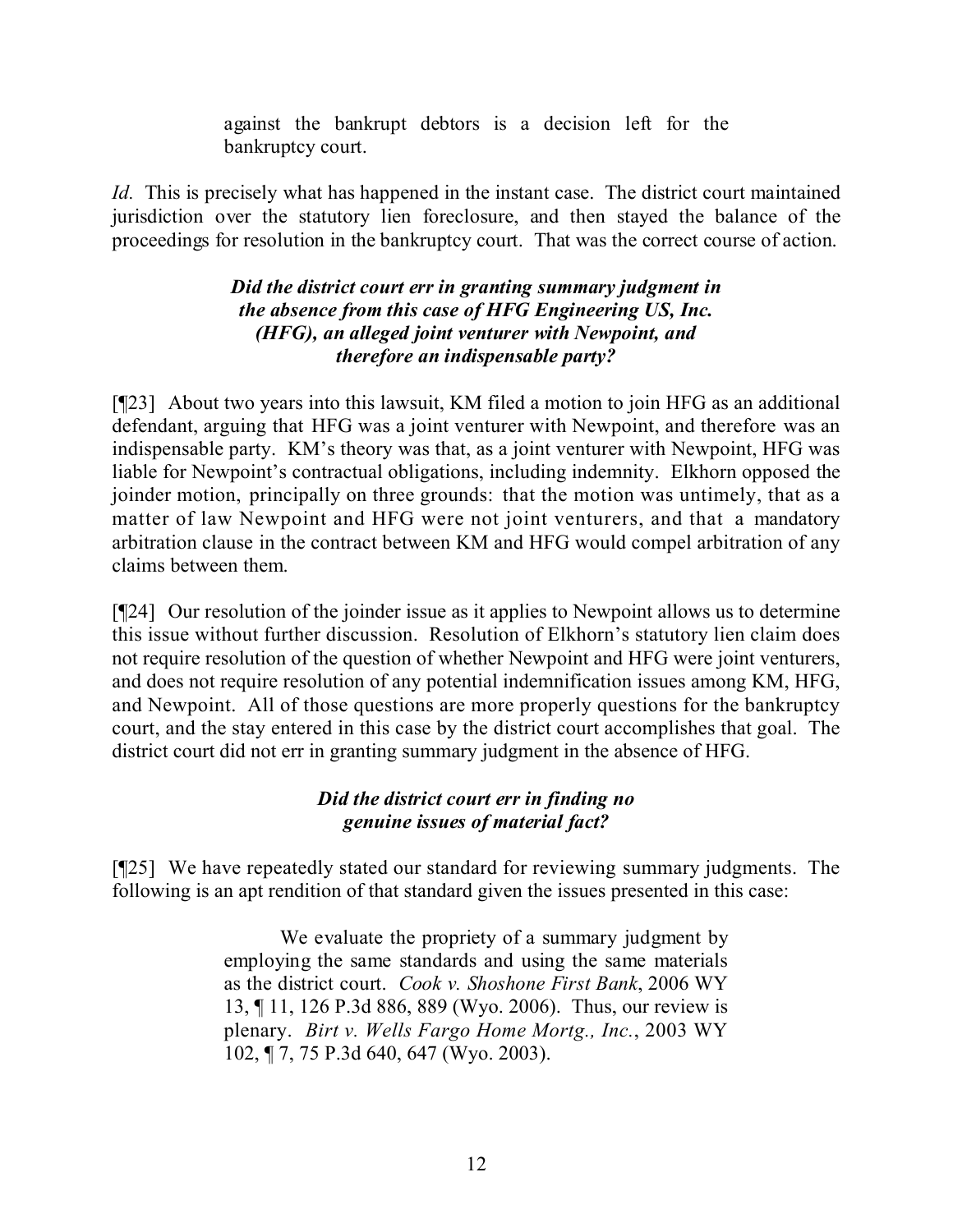Wyo. R. Civ. P. 56 governs summary judgments. A summary judgment is appropriate when there are no genuine issues of material fact and the moving party is entitled to judgment as a matter of law. W.R.C.P. 56(c). When reviewing a summary judgment, we consider the record in the perspective most favorable to the party opposing the motion and give that party the benefit of all favorable inferences which may be fairly drawn from the record. We review questions of law *de novo* without giving any deference to the district court's determinations.

*Cathcart v. State Farm Mut. Auto. Ins. Co.*, 2005 WY 154, ¶ 11, 123 P.3d 579, 587 (Wyo. 2005), quoting *Baker v. Ayres and Baker Pole and Post, Inc.*, 2005 WY 97, ¶ 14, 117 P.3d 1234, 1239 (Wyo. 2005).

"A genuine issue of material fact exists when a disputed fact, if it were proven, would establish or refute an essential element of a cause of action or a defense that the parties have asserted." *Christensen v. Carbon County*, 2004 WY 135, ¶ 8, 100 P.3d 411, 413 (Wyo. 2004) (quoting *Metz Beverage Co. v. Wyoming Beverages, Inc.*, 2002 WY 21, ¶ 9, 39 P.3d 1051, 1055 (Wyo. 2002)). The party requesting a summary judgment bears the initial burden of establishing a *prima facie* case for summary judgment. If he carries his burden, "the party who is opposing the motion for summary judgment must present specific facts to demonstrate that a genuine issue of material fact exists." *Id*. We have explained the duties of the party opposing a motion for summary judgment as follows:

> "After a movant has adequately supported the motion for summary judgment, the opposing party must come forward with competent evidence admissible at trial showing there are genuine issues of material fact. The opposing party must affirmatively set forth material, specific facts in opposition to a motion for summary judgment, and cannot rely only upon allegations and pleadings . . ., and conclusory statements or mere opinions are insufficient to satisfy the opposing party's burden."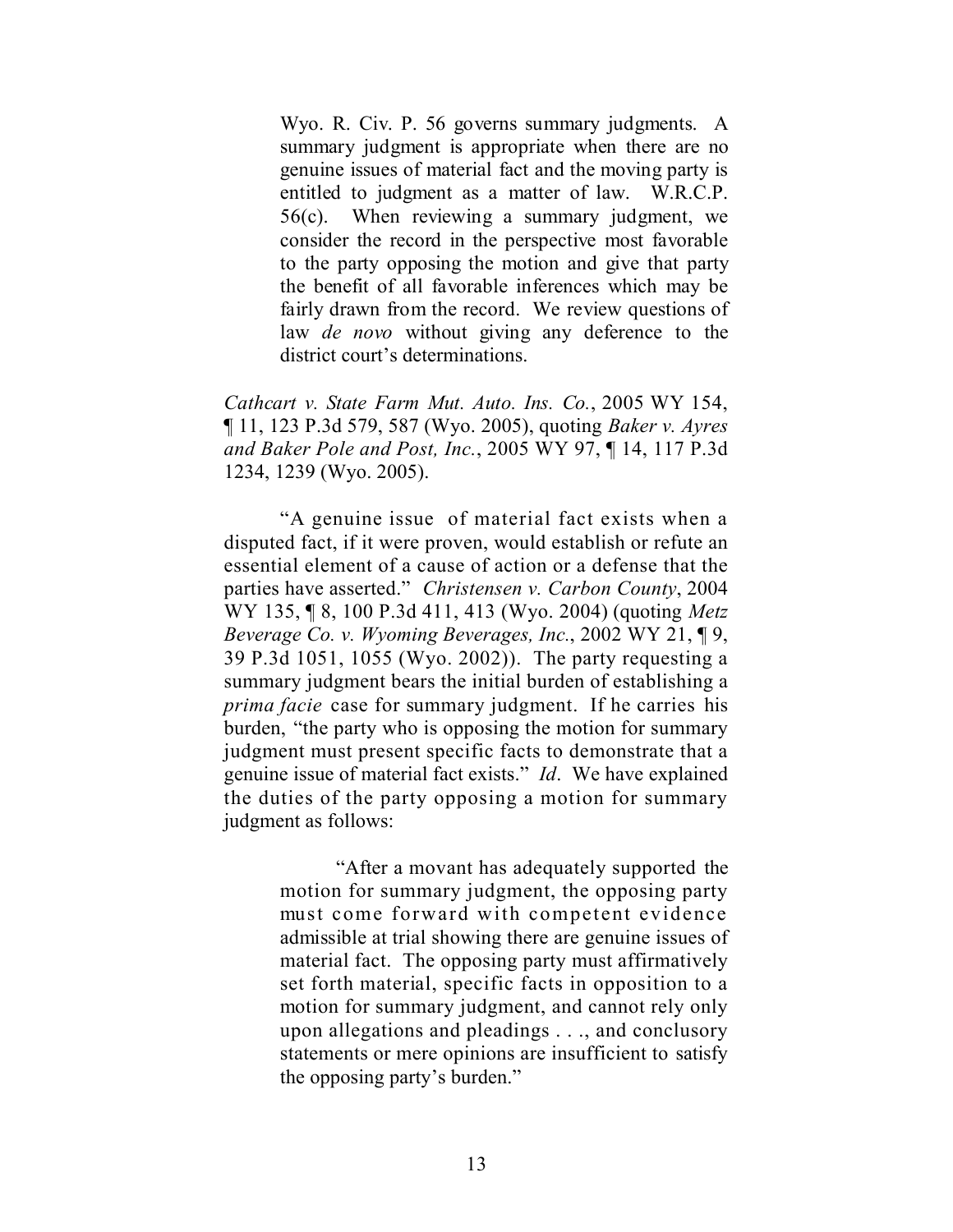The evidence opposing a prima facie case on a motion for summary judgment "must be competent and admissible, lest the rule permitting summary judgments be entirely eviscerated by plaintiffs proceeding to trial on the basis of mere conjecture or wishful speculation." Speculation, conjecture, the suggestion of a possibility, guesses, or even probability, are insufficient to establish an issue of material fact.

*Cook*, ¶ 12, 126 P.3d at 890, quoting *Jones v. Schabron*, 2005 WY 65, **[1]** 9-11, 113 P.3d 34, 37 (Wyo. 2005).

*Hatton v. Energy Elec. Co.*, 2006 WY 151, ¶¶ 8-9, 148 P.3d 8, 12-13 (Wyo. 2006).

[¶26] As mentioned earlier herein, the target price in the Newpoint-Elkhorn contract was \$5,700,000. Nevertheless, Newpoint approved Elkhorn invoices totaling \$9,910,086.96. Newpoint paid Elkhorn \$4,829,498.13. Eventually, Elkhorn filed the Lien Statement that is the subject of this controversy, to which were attached copies of unpaid but Newpointapproved invoices totaling \$4,880,588.83. At the hearing upon the parties' summary judgment motions, Elkhorn conceded that there were genuine issues of material fact concerning certain invoices totaling \$181,369.00, leaving a balance of \$4,699,219.83. That was the amount awarded to Elkhorn in its foreclosure claim.

[¶27] Elkhorn supported its summary judgment motion with nine attachments. Exhibit A consisted of excerpts from the deposition testimony of Zane Rhodes, president of Newpoint, Inc. The following colloquy occurred during the deposition after Rhodes described the process whereby Newpoint, Inc. authorized Elkhorn's invoices:

> Q. And the approval connoted acceptance that it was agreeable to be paid, right?

> > A. Correct.

Q. And as far -- it was Newpoint's position that this format or form of billing provided enough information to comply with Elkhorn's requirements under the contract, right?

A. Correct.

Q. This is fairly standard time and material billing, right?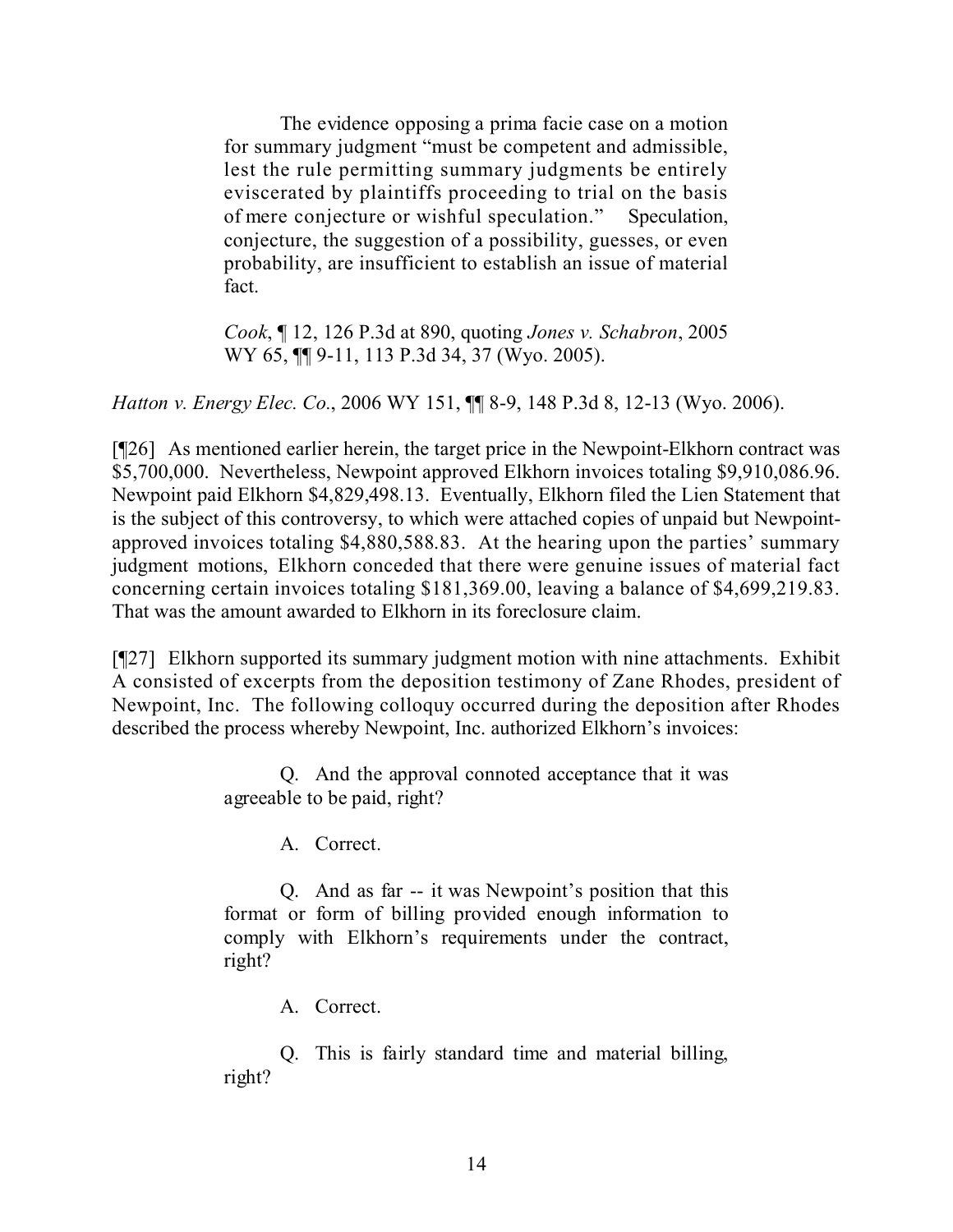A. Correct.

After further testifying that some invoices were approved in the field, and some were approved in Newpoint's offices, Rhodes testified that the amounts were due and owing, and that the Elkhorn invoices were "used by Elkhorn to improve Kinder Morgan's property."

[¶28] Attached to Elkhorn's summary judgment motion as Exhibit D are excerpts from the deposition of Cole Deister, Elkhorn's project representative, who described in detail the construction problems that resulted in Elkhorn's extra work on the project. Exhibit F contains copies of numerous deposition exhibits, including the Time and Material Contract between Newpoint and Elkhorn, Elkhorn's bid documents, rate sheets, e-mails about construction problems, invoices, discovery responses, the KM/HFG contract, and the KM/Newpoint contract. Exhibit H consisted of an affidavit and a chart comparing the number of laborers Elkhorn had expected to work on the project with the larger number of laborers actually required. In further support of its summary judgment motion, Elkhorn submitted to the district court a brief summarizing these exhibits and laying the blame for the construction problems and additional costs squarely upon the failures of HFG, particularly in the untimely delivery of engineering drawings.

[¶29] KM filed its own summary judgment motion, a memorandum of law in support of that motion, and a response to Elkhorn's motion. KM raised three contentions as to the existence of genuine issues of material fact: (1) whether Elkhorn is entitled to the amount it claims, (2) who was responsible for the cost overruns, and (3) whether the amount of Elkhorn's lien claim is reasonable. In regard to those specific contentions, we note the following information contained in KM's materials. First, the head of KM's project management group states in an affidavit that, to the best of his knowledge, the target price established in the Newpoint/Elkhorn contract was never increased in writing. Next, KM notes that it approved only two change orders for the project, one increasing its contract price with Newpoint by \$15,090.30, and the second increasing its contract price with Newpoint by \$16,275.00. In addition, portions of the transcript of the deposition of Elkhorn's project representative reveal that Elkhorn obtained no written change orders from Newpoint. In short, KM first argues that Elkhorn never obtained an increase in its contract price in the manner required by the contract, and, therefore, is not entitled to any amount beyond the contract price.

[¶30] Elkhorn cites three Wyoming cases in rejecting this contention. Repeating its argument that HFG's failure timely to produce engineering drawings made it impossible for Newpoint and Elkhorn to determine a new target price under their contract, Elkhorn quotes *Mortenson v. Scheer*, 957 P.2d 1302, 1306 (Wyo. 1998) as follows:

> Where, after a contract is made, a party's performance is made impracticable without his fault by the occurrence of an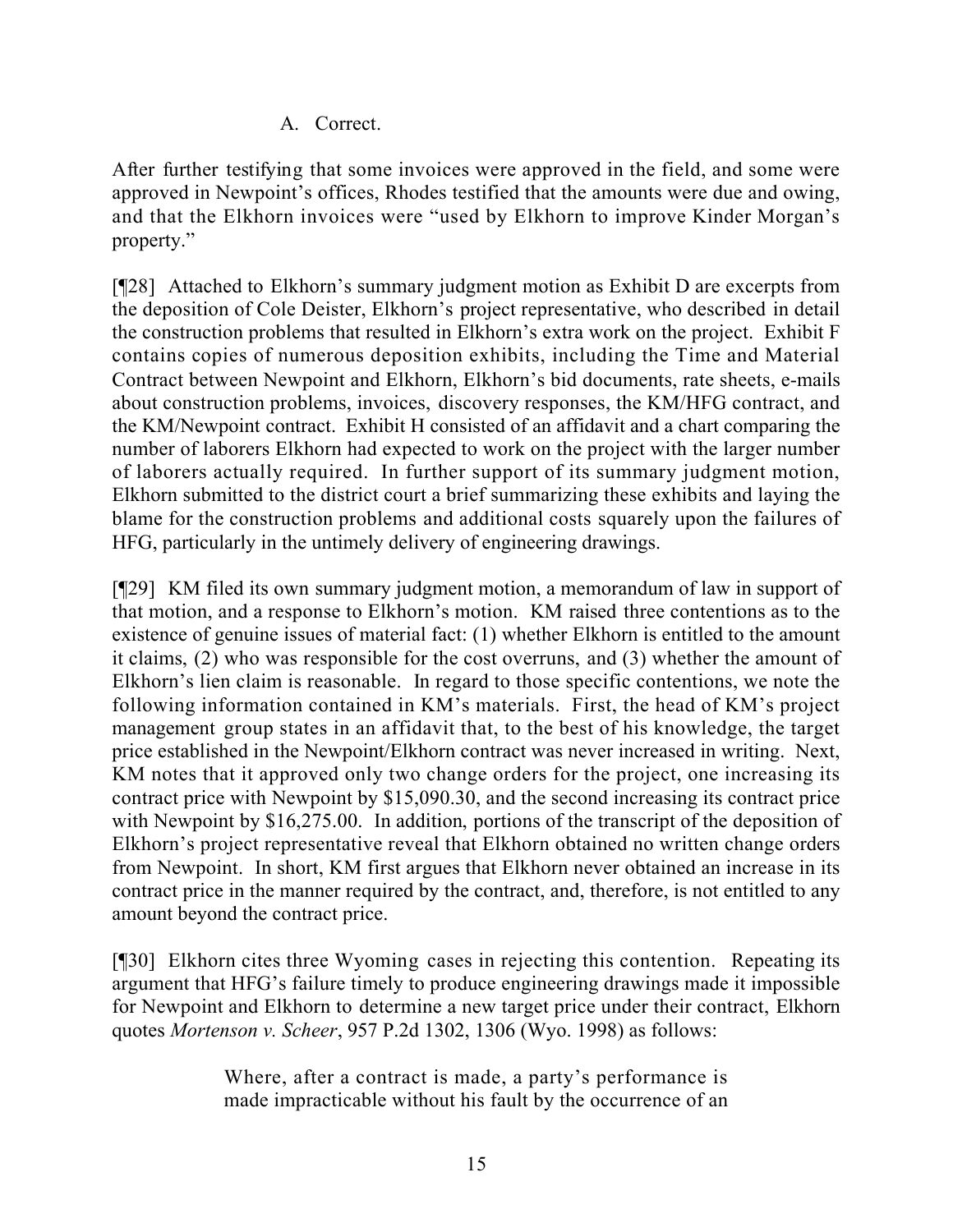event the non-occurrence of which was a basic assumption on which the contract was made, his duty to render that performance is discharged, unless the language or the circumstances indicate the contrary.

(Quoting Restatement (Second) of Contracts § 261 (1979)). Next, noting that Newpoint and Elkhorn responded to the impossibility of identifying a new target price by modifying the contract price via Newpoint's approval of Elkhorn's invoices, Elkhorn points out the following language from *Schuler v. Community First Nat'l Bank*, 999 P.2d 1303, 1305 n.1 (Wyo. 2000):

> As a general rule, if the parties mutually adopt a mode of performing their contract differing from its strict terms or if they mutually relax the contract's terms by adopting a loose mode of executing them, neither party can go back upon the past and insist upon a breach because the contract was not fulfilled according to its letter. *Quin Blair Enterprises, Inc. v. Julien Constr. Co.,* 597 P.2d 945, 951 n.6 (Wyo. 1979).

*See also Huang Int'l, Inc. v. Foose Constr. Co*., 734 P.2d 975, 978 (Wyo. 1987) (habitual disregard of provision requiring written change orders can amount to waiver of the requirement).

[¶31] We agree with Elkhorn and the district court that the altered method of contract pricing, that being Newpoint's periodic approval of Elkhorn's invoices, rather than a onetime amendment to the target price, does not take those charges outside the parties' contract, or negate Elkhorn's entitlement to payment. There is no genuine issue of material fact as to that proposition.

[¶32] KM next asserts that a genuine issue of material fact remains as to who was responsible for the cost overruns. The suggestion, of course, is that Elkhorn should not be allowed to benefit from extra expenses that it was at fault for causing. In maintaining that it has proven that Elkhorn was not responsible for the additional costs, Elkhorn relied upon the attachments to its Lien Statement and the exhibits mentioned above that were attached to its summary judgment motion. In response, KM points to two Newpoint e-mails that call Elkhorn's performance into question. On December 22, 2008, Newpoint's CEO, Wiley Rhodes, informed Elkhorn that despite the good intentions of Elkhorn, HFG, and Newpoint, "we all fell short of our original goal." In an internal e-mail dated about three months later, Newpoint, LP's Project Manager, Cathy Torregano, identified what she believed to be contract breaches by Elkhorn: failure adequately to schedule and manage project activities, failure to submit written notices of discrepancies, failure to document actual installation, failure to "redline" civil, mechanical and electrical drawings, failure to generate accurate lists to procure required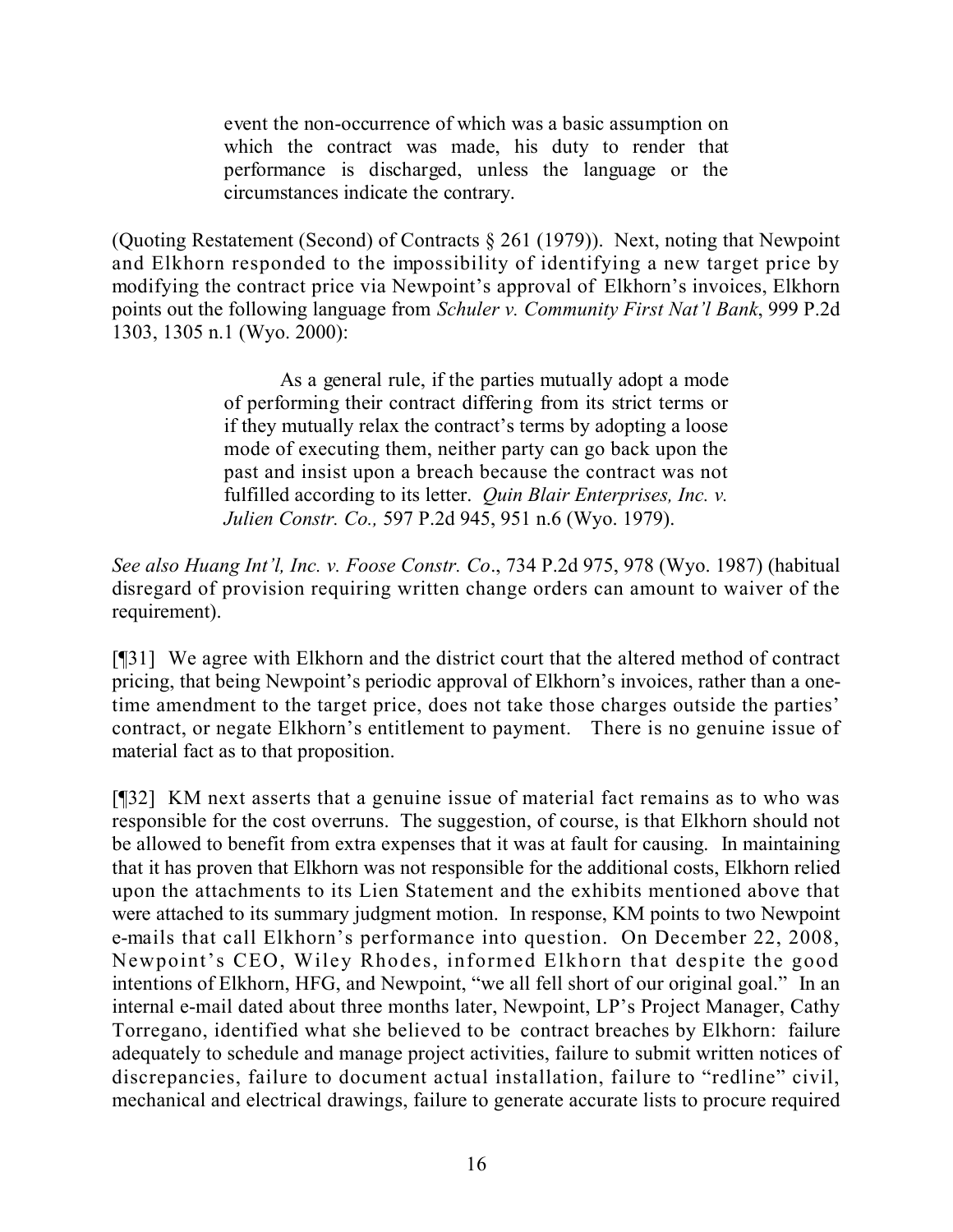materials, failure to use expedited materials within 30 days, and failure to know what was needed to finish the job despite continuous reorders. Finally, KM attached to its response to Elkhorn's summary judgment motion an affidavit and lengthy expert report entitled "Analysis of Claimed Damages related to West Frenchie Draw Treating Plant Fremont County, Wyoming."

[¶33] Before we further analyze KM's assertion that a genuine issue of material fact exists in regard to who caused the project's cost overruns, we think it prudent first to discuss KM's third allegation--that is, that genuine issues of material fact exist in regard to whether the amount of Elkhorn's claimed lien is reasonable. We begin with the proposition that the correct measure of compensation under a mechanic's lien, rather than being the enhanced value of the owner's property, is the value of the materials and services supplied by the mechanic or materialman. *Horseshoe Estates*, 713 P.2d at 778- 79; *Engle*, 590 P.2d at 830. Of particular note because of the parties' relations in the instant case is our stated principle that, where there is no contract between the owner and a subcontractor, the correct measure of compensation under a lien filed by that subcontractor against the owner is the reasonable value of the labor and materials furnished. *United Pacific Ins. Co. v. Martin & Luther Gen. Contractors, Inc.*, 455 P.2d 664, 669 (Wyo. 1969). Furthermore, both the cost of the goods and services supplied, and the contract price, are "admissible on the issue of reasonable value and constitutes prima facie proof of the issue." *Id*. (quoting *Lenslite Co. v. Zocher*, 388 P.2d 421, 424 (Ariz. 1964)).

[¶34] In the end, we conclude that Elkhorn presented a *prima facie* case in support of its motion for summary judgment, and that KM did not in response present specific facts showing the existence of genuine issues of material fact. Through affidavits, deposition testimony, contracts, bid documents and rate sheets, and, above all, proof that Newpoint had approved all of the subject invoices, Elkhorn met its burden of making a *prima facie* showing that it provided the labor and materials underlying the lien statement, and that the total amount was reasonable.

[¶35] KM misapprehends its obligation in resisting Elkhorn's summary judgment motion. It is not sufficient, for instance, to suggest that Elkhorn may have been responsible for some of the cost overruns. Speculation is not evidence. Furthermore, KM's reliance upon the contention that Elkhorn and Newpoint did not, in writing, increase the "target price" in their contract is without merit. As noted elsewhere herein, Elkhorn and Newpoint mutually agreed upon a different process to determine the contract price--that process being Newpoint's review and approval of invoices submitted by Elkhorn as the work progressed. In short, Elkhorn documented the work done on KM's property under the Newpoint contract, provided the testimony of its construction representative as to the construction problems that caused additional work, and showed that the contractor had approved the work done by and the amounts owed to Elkhorn. It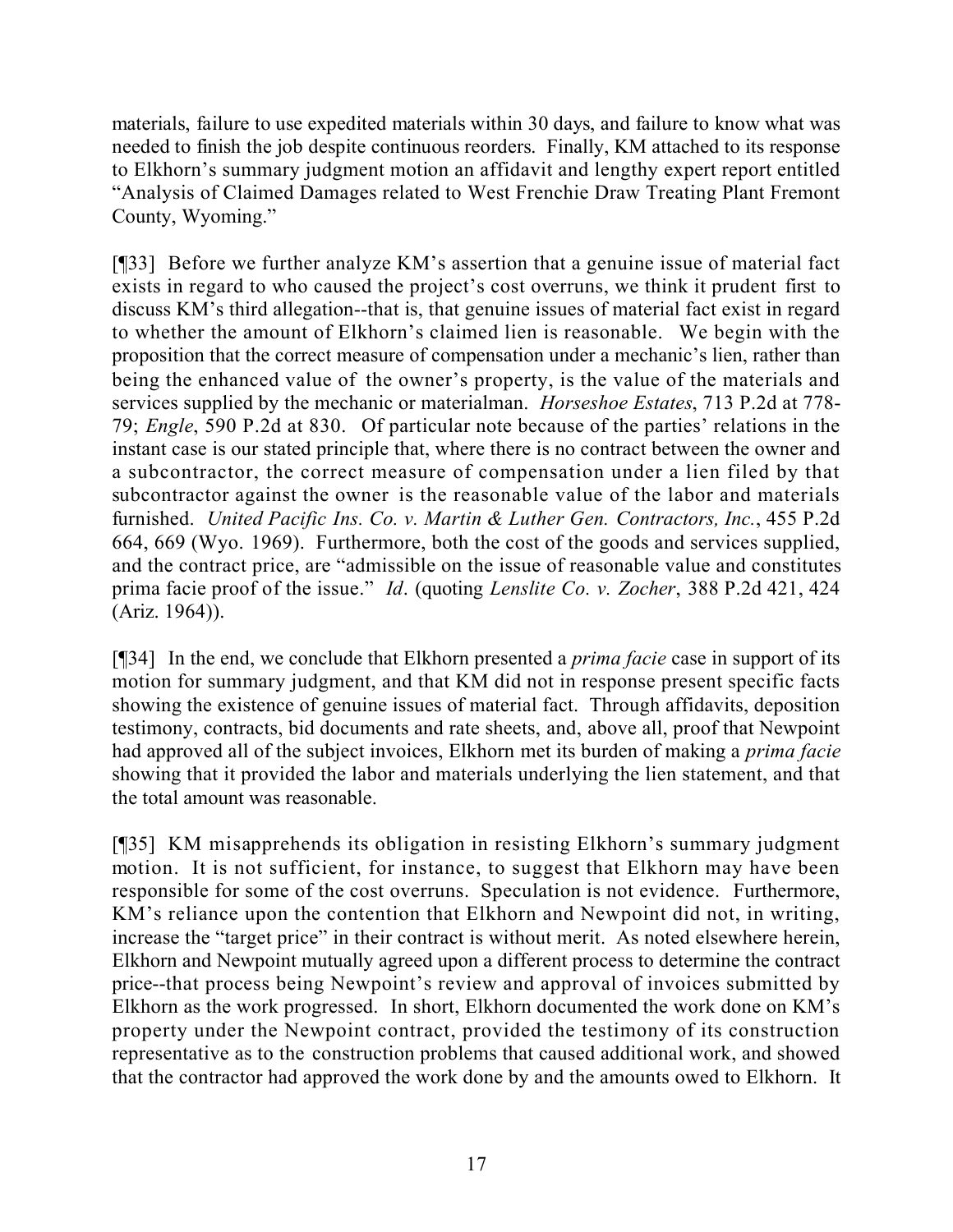was not error for the district court to conclude that there were no genuine issues of material fact in regard to these matters.

## *Did the district court err in awarding summary judgment in an amount exceeding the contract price where Wyo. Stat. Ann. § 29-2-101(b) (LexisNexis 2007) requires that the work or materials establishing a mechanic's lien be furnished under a contract?*

[[[36] Wyo. Stat. Ann. § 29-2-101(b) (LexisNexis 2007), which is part of the "Contractors or Materialmen" lien statutes, provides that "[t]o have a lien the work or materials shall be furnished under a contract." KM interprets this language to mean that, not only must there be a contract supporting the lien claim, but the lien claim may not exceed the stated contract price. KM then reasons that, because Elkhorn's Lien Statement itemized amounts beyond the original "target price" in the Elkhorn-Newpoint contract, Elkhorn's lien is invalid.

[¶37] We will reject KM's contention with little comment. We note that, although KM cites to numerous cases recognizing the statutory contract requirement, KM does not cite a single case holding that the statutory language "caps" the lien amount at the original contract price.<sup>7</sup> It could just as well be that the contract requirement exists not to limit the lien amount, but to insure that the owner has notice of the potential for a lien filing. We need not consider that question here, however, because the evidence presented to the district court clearly showed, as discussed above, that the claimed lien amount had been approved under the Newpoint-Elkhorn contract by the conduct of the parties. The judgment granted did not exceed the contract price.

# *Did Elkhorn's Lien Statement set forth both a mechanic's lien claim and an oil and gas lien claim?*

[¶38] Title 29 of the Wyoming Statutes is entitled "Liens."<sup>8</sup> Title 29 is divided into eight chapters, the first three of which are pertinent to this discussion. Chapter 1 is entitled "General Provisions." Chapter 2 is entitled "Contractors or Materialmen." Chapter 3 is entitled "Mines, Quarries, Oil, Gas or Other Wells." At the risk of stating the obvious, we will note that Chapter 1 applies to all liens governed by Title 29,

<sup>7</sup> KM cites *Opportunity Knocks Enterprises, LLC v. Shannon Electric, Inc.*, 2010 WY 99, ¶ 8, 236 P.3d 255, 258 (Wyo. 2010) (contract price may include profit, overhead, and markups); *Engle v. First. National Bank of Chugwater*, 590 P.2d 826, 830 (Wyo. 1979) (implied contract is sufficient); *Sargent v. Delgado*, 492 P.2d 193, 195 (Wyo. 1972) (equitable owner may not create lien affecting legal owner's interest); and *United Pacific Insurance Co. v. Martin & Luther General Contractors, Inc.*, 455 P.2d 664, 669 (Wyo. 1969) (amount of the lien is reasonable value of labor and materials furnished, rather than value of improvement to the premises).

<sup>8</sup> Once again, we will be referring to the statutes as they existed in 2007.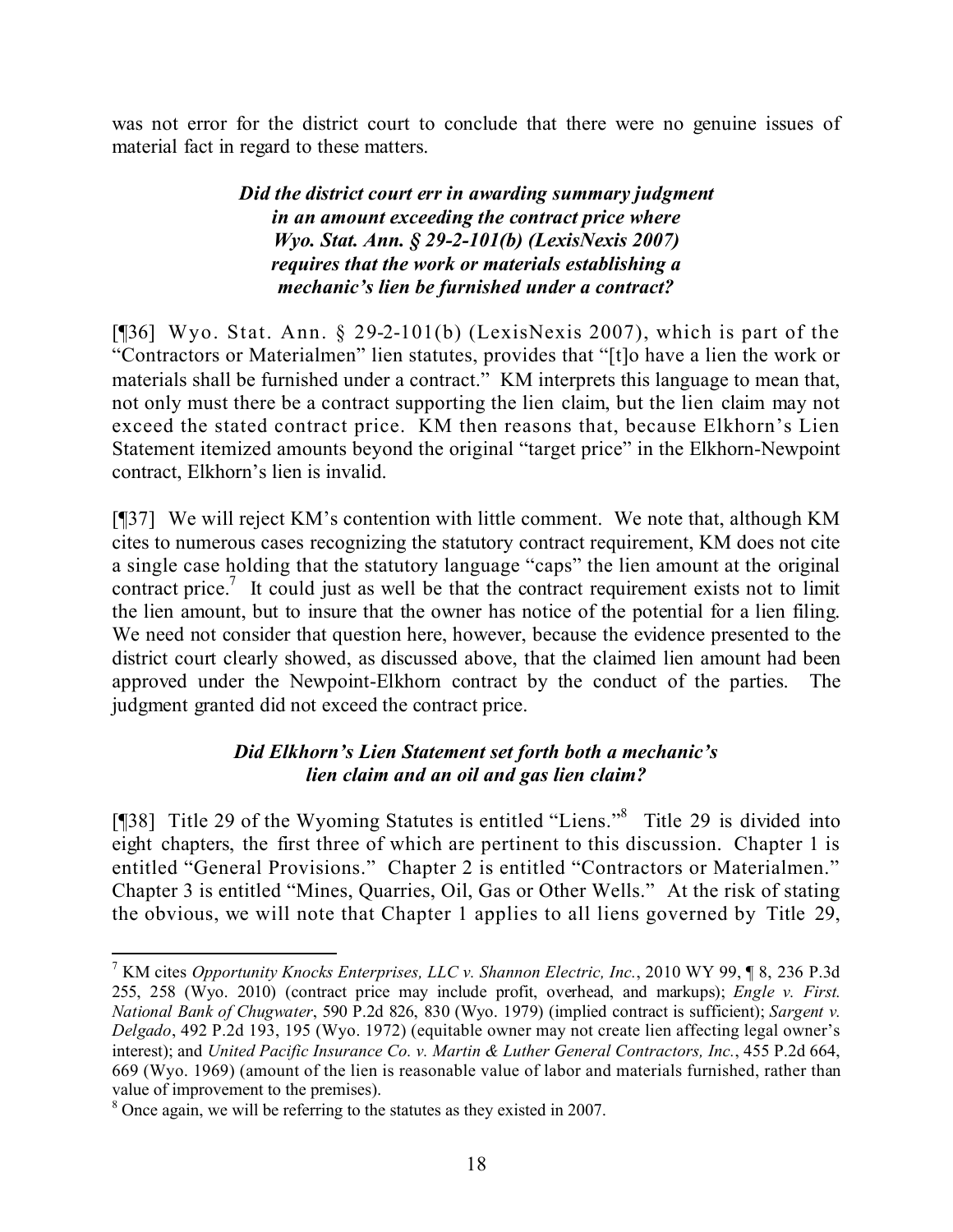"mechanic's" liens are governed by Chapter 2, and oil and gas liens are governed by Chapter 3.<sup>9</sup>

[¶39] Elkhorn filed only one Lien Statement, which reads in pertinent part as follows:

**NOTICE** is hereby given that pursuant to and in accordance with Section 29-1-301 et. seq. and Section 29-3- 101 et. seq., Wyoming Statutes, 2007, Elkhorn Construction, Inc., whose mailing address is . . ., has and claims a lien against the **leasehold interest and improvements** hereinafter described and **all production of oil, gas, ore and minerals in solid form, or proceeds therefrom** in the amount of \$4,880,588.83, plus interest, late charges, attorney's fees and costs from January 16, 2009, for materials furnished and delivered and labor supplied for the improvement of said property by Elkhorn Construction, Inc.

(Emphasis in original.)

[¶40] KM argues that, by referencing only § 29-1-301, which governs all lien statements as part of the general provisions of Chapter 1, and § 29-3-101, which governs oil and gas liens under Chapter 3, Elkhorn did not make a mechanic's lien claim under § 29-2-101, which is part of Chapter 2. Elkhorn contends, to the contrary, that use of the conjunctive "and" between the phrases describing leasehold interests and improvements, on the one hand, and oil and gas production, on the other, shows the intent of the Lien Statement to set forth both a mechanic's lien claim and an oil and gas lien claim. Further, Elkhorn argues that  $\S 29$ -1-301(b), which lists the information that must be contained in all lien statements, does not require a reference to the particular statutory section under which the lien is being claimed. Finally, Elkhorn notes that it sent KM a notice of its intent to file a lien, as required by the mechanic's lien statutes, but not the oil and gas lien statutes, and that in its pleadings throughout the case, KM expressly recognized that Elkhorn had filed both a mechanic's lien and an oil and gas lien.

[¶41] We have said many times that statutory liens are in derogation of common law, that the lien statutes must be strictly construed, and that, to establish a valid lien, there must be full compliance with the statutes. *Foster Lumber Co. v. Hume,* 645 P.2d 1176, 1180 (Wyo. 1982); *Tottenhoff v. Rocky Mountain Constr. Co*., 609 P.2d 464, 466 (Wyo. 1980); *American Bldgs. Co. v. Wheelers Stores*, 585 P.2d 845, 847 (Wyo. 1978). At the same time, however, in recognition of the equitable principles underlying the lien

 <sup>9</sup> The term "mechanic's lien" encompasses the statutory lien rights of contractors, subcontractors, materialmen, and laborers. The common element is the provision of labor or materials for the improvement of real property. *See* 53 Am. Jur. 2d *Mechanic's Liens* §§ 1, 2 (2006).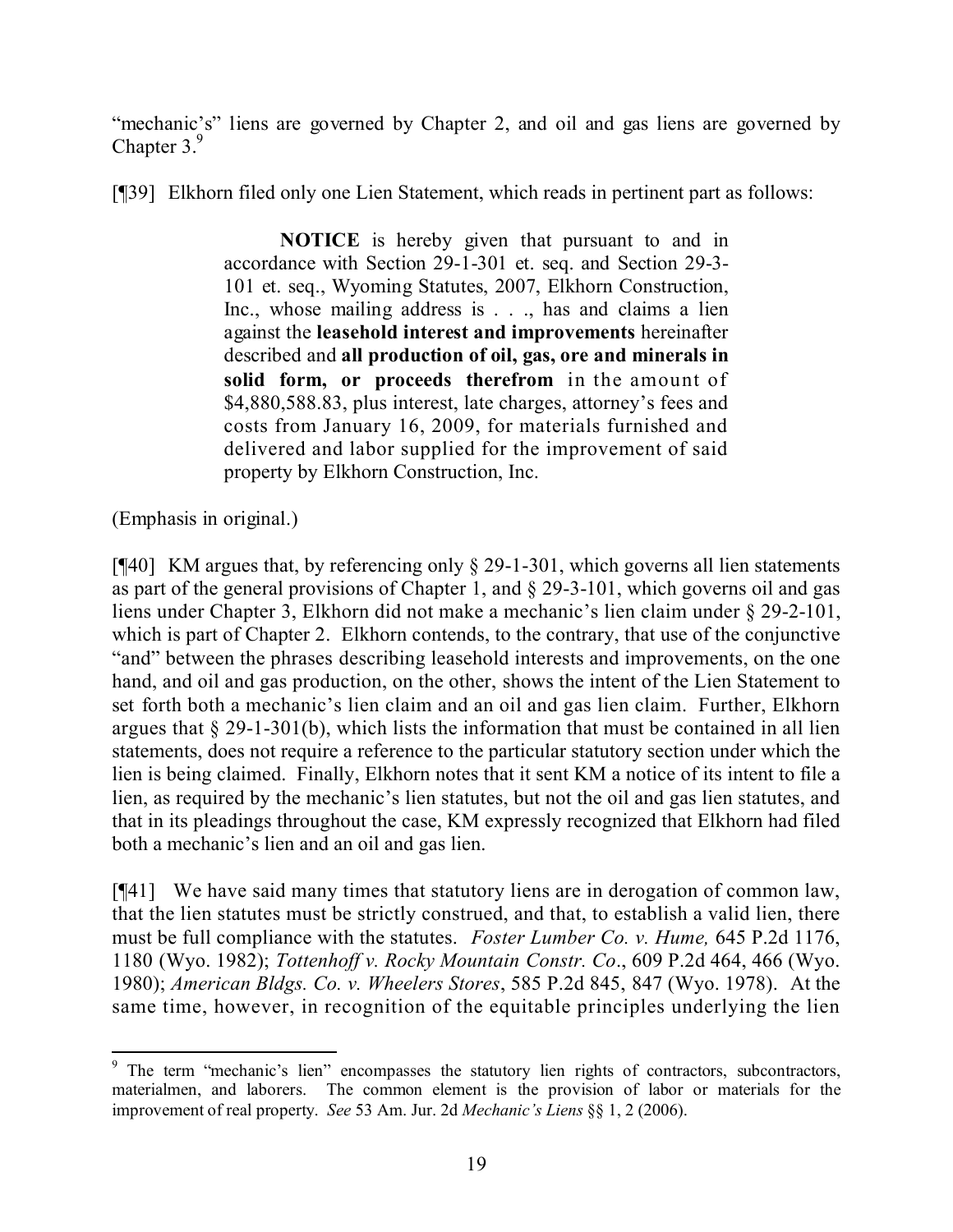statutes, we have also repeatedly found a lien to be valid even though it contained inadvertent inaccuracies or omissions that were not prejudicial. *See, e.g., Kirby Bldg. Sys. v. Independence P'ship No. One*, 634 P.2d 342, 346 (Wyo. 1981); *Engle*, 590 P.2d at 830-32; *United Pacific*, 455 P.2d at 673-76; *Phelan v. Cheyenne Brick Co.*, 26 Wyo. 493, 188 P. 354, 358 (1920).

[¶42] In the instant case, KM does not claim to be prejudiced by Elkhorn's omission from its Lien Statement of a specific reference to Wyo. Stat. Ann. § 29-2-101. Rather, KM simply argues that, because of that omission, Elkhorn did not file a mechanic's lien. That position is inconsistent with the position that KM took during the proceedings in district court. For instance, in a reply filed on July 16, 2009, in support of its motion to dismiss Elkhorn's oil and gas lien foreclosure claim, KM made the following statement:

> Elkhorn's purpose of filing both § 29-3-103 and § 29-2-101 liens is therefore revealed -- because a § 29-2-101 contractor's lien appears most applicable under the facts presented, Elkhorn has chosen to not only file a lien under that section, but to also attempt to impermissibly acquire a lien against the hydrocarbon production being treated by the Amine Plant under § 29-3-101.

[¶43] We find that the Lien Statement is sufficiently clear in its intent to state both a mechanic's lien and an oil and gas lien. It certainly cannot be said that, as a matter of law, the language is statutorily inadequate, and it is clear from the record that KM was not mislead and suffered no prejudice. While the lien statutes, themselves, are to be strictly construed, and while compliance with their mandates is required, it would defeat the equitable purposes behind the statutes--to create a means of payment for labor and materials that might otherwise go unpaid--were we to find invalid every lien that contained any discrepancy or omitted any information, whether or not material.

## *Did the district court err in concluding that Elkhorn's damages were liquidated and awarding pre-judgment interest?*

[¶44] In its summary judgment order, the district court awarded Elkhorn prejudgment interest at the statutory rate of seven percent per annum. In considering the rectitude of prejudgment interest in this case, the parties have not suggested what our standard of review should be, other than treating the matter as part of the summary judgment. We have previously stated that the question of whether a judge *is entitled to* award prejudgment interest in a particular case is a question of law that we review *de novo*, while the question of whether prejudgment interest *should be* awarded is reviewed for an abuse of discretion. *Stewart Title Guar. Co. v. Tilden*, 2008 WY 46, ¶ 21, 181 P.3d 94, 102 (Wyo. 2008); *Millheiser v. Wallace*, 2001 WY 40, ¶ 13, 21 P.3d 752, 756 (Wyo.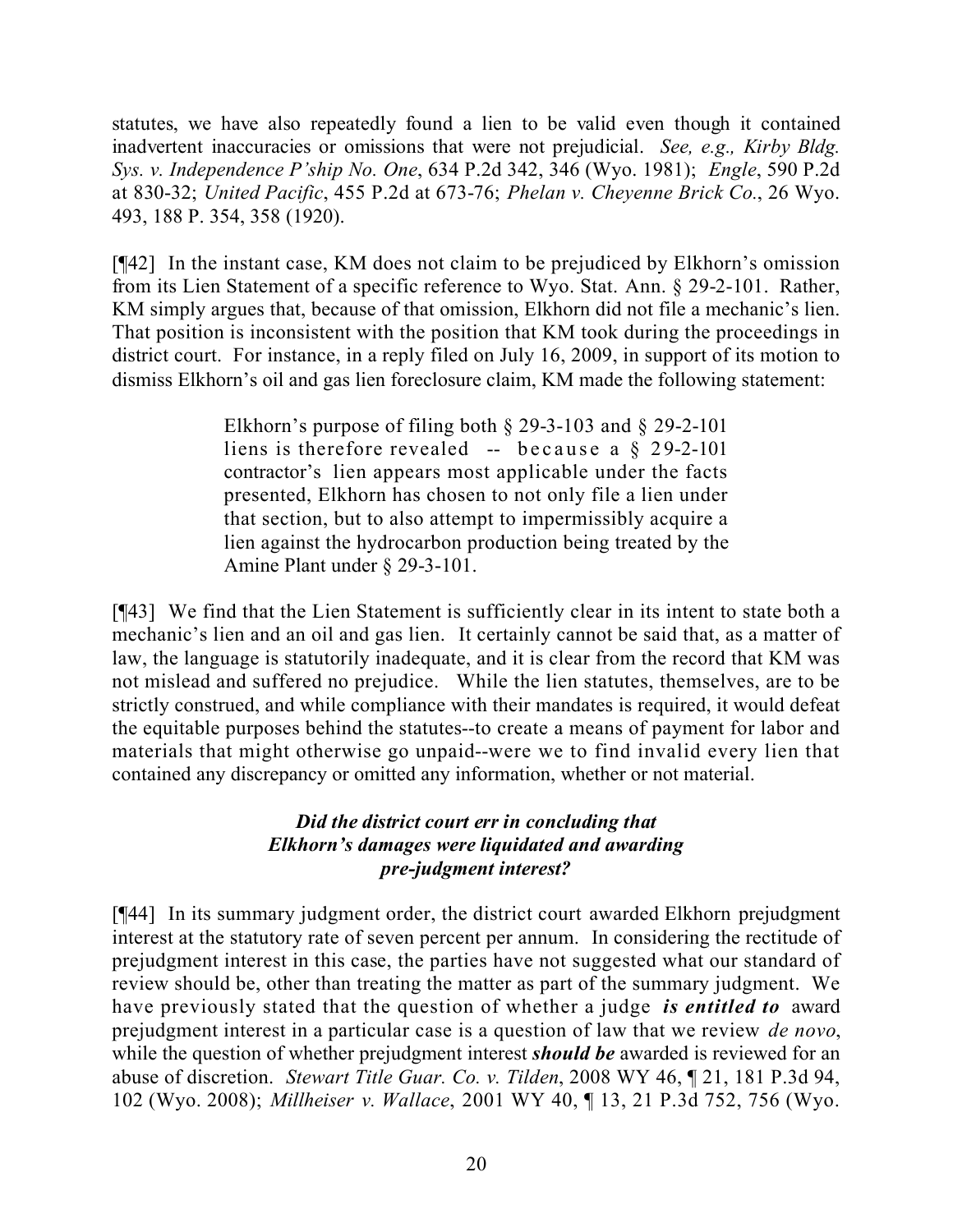2001); *Bueno v. CF & I Steel Corp.*, 773 P.2d 937, 940 (Wyo. 1989).<sup>10</sup> As will be seen in the ensuing discussion, the issue at hand is of the former type, and therefore the review is *de novo*. Generally stated, the disputed question is whether the claims supporting the Lien Statement meet this Court's criteria for consideration of an award of prejudgment interest.

[¶45] Prejudgment interest is awarded in the appropriate case under the doctrine of unjust enrichment, as damages for the lost use of money. *Pennant Serv. Co. v. True Oil Co.*, 2011 WY 40, ¶ 36, 249 P.3d 698, 711 (Wyo. 2011); *State v. BHP Petroleum Co.*, 804 P.2d 671, 673 (Wyo. 1991). This doctrine is applicable where a lien is being foreclosed, because the loss of use of money is part of the claimant's damages, and an award of interest may be necessary "to avoid an injustice." *Horseshoe Estates*, 713 P.2d at 782. Prejudgment interest is available if a two-part test is met: (1) the claim must be liquidated, as opposed to unliquidated, meaning it is readily computable via simple mathematics; and (2) the debtor must receive notice of the amount due before interest begins to accumulate. *Bowles v. Sunrise Home Ctr., Inc.*, 847 P.2d 1002, 1005-06 (Wyo. 1993); *BHP Petroleum*, 804 P.2d at 673; *Holst v. Guynn*, 696 P.2d 632, 635 (Wyo. 1985). Finally, this Court has repeatedly held that, in the absence of a contractual agreement to a different percentage, the appropriate measure of prejudgment interest is the seven percent per annum stated in Wyo. Stat. Ann. § 40-14-106(e) (LexisNexis 2007). *See, e.g.*, *O's Gold Seed Co. v. United Agri-Products Fin. Servs.*, 761 P.2d 673, 677 (Wyo. 1988); *Holst*, 696 P.2d at 635; and *John Burk, P.C. v. Burzynski*, 672 P.2d 419, 424 (Wyo. 1983).

[¶46] KM contends that Elkhorn's claim was not liquidated, and that, therefore, prejudgment interest was not available to be awarded to Elkhorn. The district court disagreed, finding the claim "readily computable by simple mathematical computation[.]" Further, the district court found that KM had received notice of the claimed amount on March 5, 2009, which was the date the Lien Statement was filed. We will affirm, in good part for the same reasons that we affirmed the district court's finding that there are no genuine issues of material fact and that summary judgment is appropriate. Attached to the Lien Statement were 1,260 pages of labor and materials invoices, detailing the labor and materials supplied toward KM's project, detailing the amounts owed to Elkhorn under those invoices, and reflecting Newpoint's assurance that the amounts were due and

 <sup>10</sup> *See also Amoco Prod. Co. v. EM Nominee P'ship Co.*, 2 P.3d 534, 543 (Wyo. 2000) and *ANR Prod. Co. v. Kerr-McGee Corp.*, 893 P.2d 698, 704 (Wyo. 1995), where the award of prejudgment interest in a conversion case was reviewed for an abuse of discretion, even though the prejudgment interest was not considered to be "interest" *per se. But see also contra. Goodwin v. Upper Crust of Wyo., Inc.*, 624 P.2d 1192, 1198 (Wyo. 1981), where we reversed a denial of prejudgment interest on the ground that the appellees "were entitled" to prejudgment interest, and prejudgment interest "should have been awarded," without indicating whether the reversal was due to an error of law or abuse of discretion. And more emphatically, in *Rissler & McMurry Co. v. Atlantic Richfield Co.*, 559 P.2d 25, 34 (Wyo. 1977), we held that the appellant was "entitled as a matter of law" to prejudgment interest.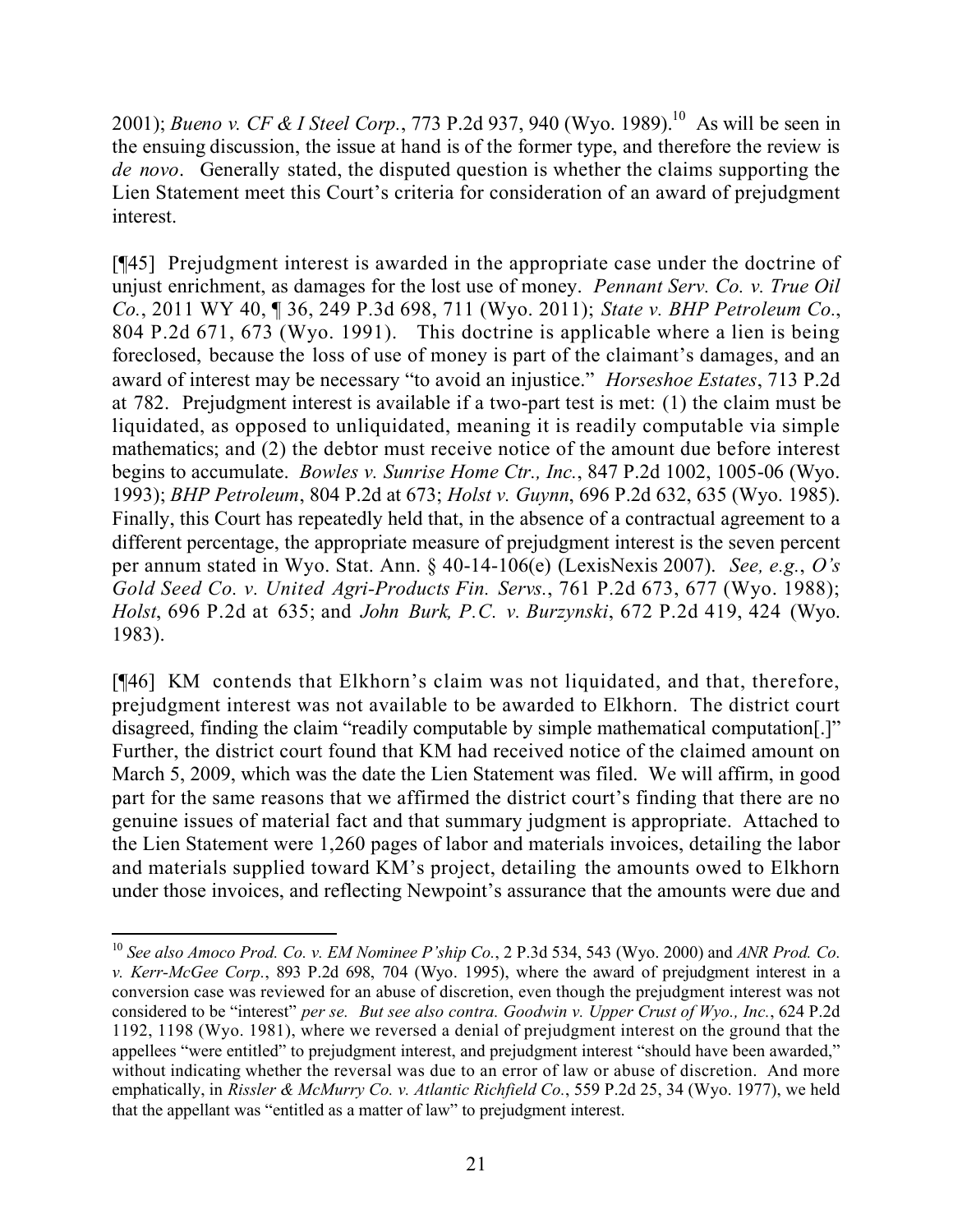payable. "[A] mere difference of opinion as to the amount due or as to liability does not preclude prejudgment interest if the amount sought to be recovered is a sum certain and the party from whom payment is sought receives notice of the amount sought." *Wells Fargo Bank v. Hodder*, 2006 WY 128, ¶ 61, 144 P.3d 401, 421 (Wyo. 2006).

### *Did the district court err in finding that Elkhorn conceded that \$181,369 of its claim was not valid, and by subtracting that amount from Elkhorn's judgment?*

[¶47] This issue was raised by Elkhorn in its cross-appeal. The matter can quickly be resolved by reference to the record. During the summary judgment motion hearing, Elkhorn's counsel made the following comments:

> Your Honor, the only area where we feel they raised a material issue of fact is their expert went through our liens and our claims and apparently all the discovery and everything -- he's got a report about this thick. May I approach?

> > . . . .

This was the only thing, Your Honor, within that, and it was a citation in this page in Mr. Bright, their expert's report. And arguably, this is what you expect to see to raise material issues of fact. They claim that there was no authorization for completion bonuses in the purchase order. The rate differential, they disagreed with that because the contract provisions don't allow for it.

You know, these are five or six items that they have raised a material issue of fact on. These are concrete items that we can look at, we can examine, we can try this in two hours. I can tell you that they're wrong on all of them. I mean the completion bonuses are documented by e-mail. The rate differentials, when we were required to put on night shift, you've got to pay the guys an extra 50 cents. There's a building [sic] here for Working Horse Log Homes. They said the records don't indicate what was built. Well, if we get to trial, Mr. Deister here will testify that was to pay the Working Horse Log Homes Company to come over and spray sealant on concrete foundation.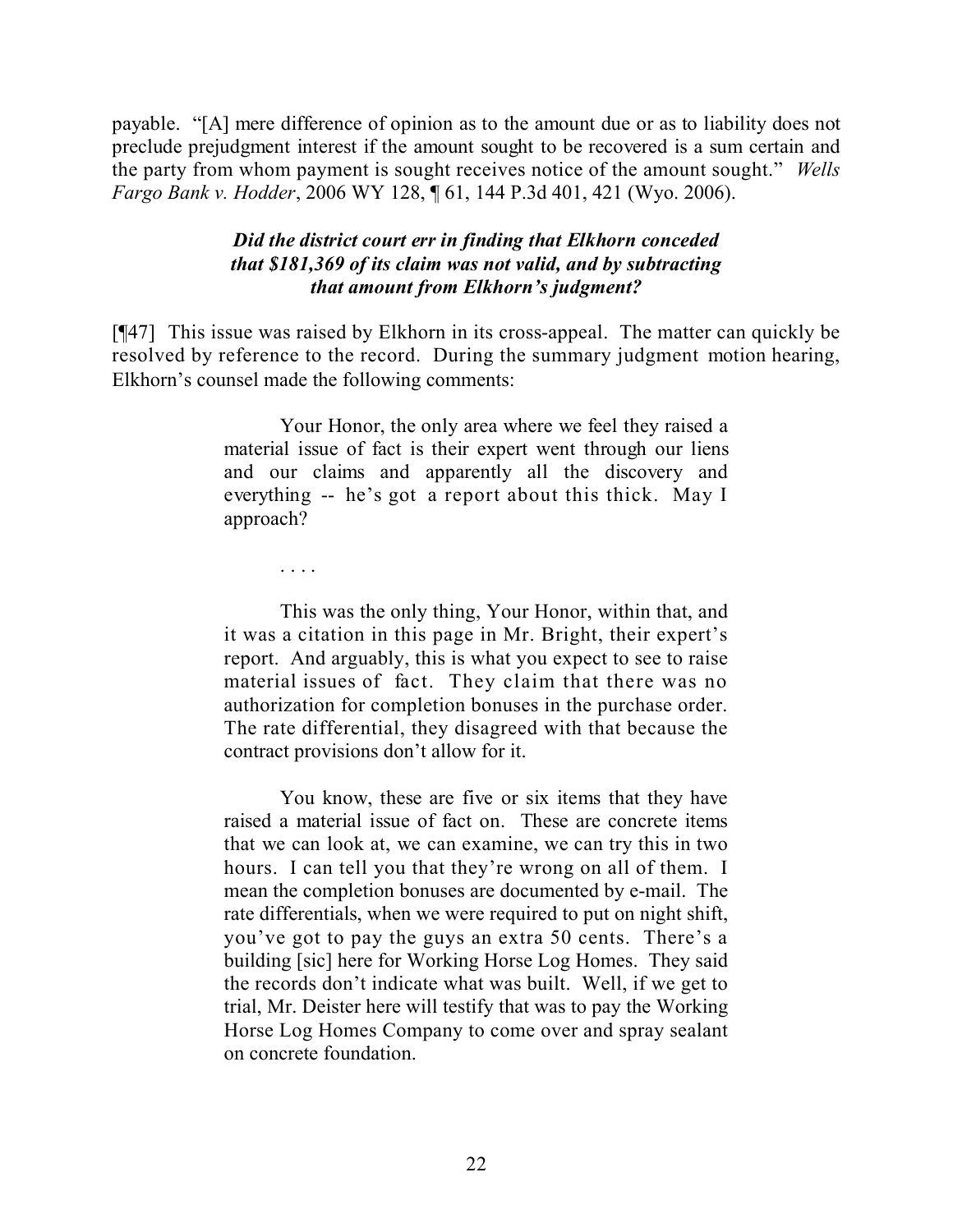Your Honor, in sum, we believe they've only met their burden of proof in creating a factual issue on our claim that's put inside all their technical lien arguments, Your Honor, for the sum total of this, of these items, which is \$181,369. And we would request that the Court enter partial summary judgment in Elkhorn's favor in the amount of its lien claim of \$4,880,588 and deduct from it the \$181,369 depicted on that, and those are the issues of fact to be tried, Your Honor. Those invoices will come in. We'll put on those, and we'll prove I believe that we're owed that money, also. So we're requesting partial summary judgment in favor of Elkhorn and against Kinder Morgan in the amount of \$4,699,219 . . . .

[¶48] Based upon this limited concession, the district court stated in the summary judgment order that "[Elkhorn] agreed to deduct \$181,369 from its original lien amount of \$4,880,588.83 based on what it conceded to be legitimate issues raised by [KM], leaving the amount to be foreclosed at \$4,699,219.83." The intent of this language is unclear. While stating that "the amount to be foreclosed [is] \$4,699,219.83," the district court did not directly declare that the \$181,369 was not owed. Rather, the court identified that sum as being subject to "legitimate issues." That suggests that, instead of eliminating Elkhorn's ability to recover the \$181,369, the district court meant for that amount to be the subject of a bench trial. We will remand this matter to the district court for such proceedings.

## *Did the district court err in holding that the allowed foreclosure of the mechanic's lien "mooted" the necessity for the district court to address Elkhorn's separate motion for summary judgment on the oil and gas lien claim?*

[¶49] The district court concluded its summary judgment order with the following language: "based on the resolution of [Elkhorn's] mechanic's lien, the Court need not address [Elkhorn's] remaining claims." In its cross-appeal, Elkhorn takes the position that, by using this language, the district court "mooted" the issue of its oil and gas lien.<sup>11</sup> A reading of the entire order convinces us, however, that the district court did not necessarily intend to declare the issue of the oil and gas lien claim moot as a matter of law. Earlier in the order, for instance, after staying those issues related to the contractor, Newpoint, the district court declared that "I think that makes the rest of the agenda not moot, but we probably should wait until we get that sorted out as well." While it is not entirely clear from the context what the district court meant by "the rest of the agenda," the quoted passage follows soon after the district court commented to counsel about "how

  $11$  "A case is moot when the determination of an issue is sought which, if provided, will have no practical effect on the existing controversy." *Bard Ranch Co. v. Frederick*, 950 P.2d 564, 566 (Wyo. 1997).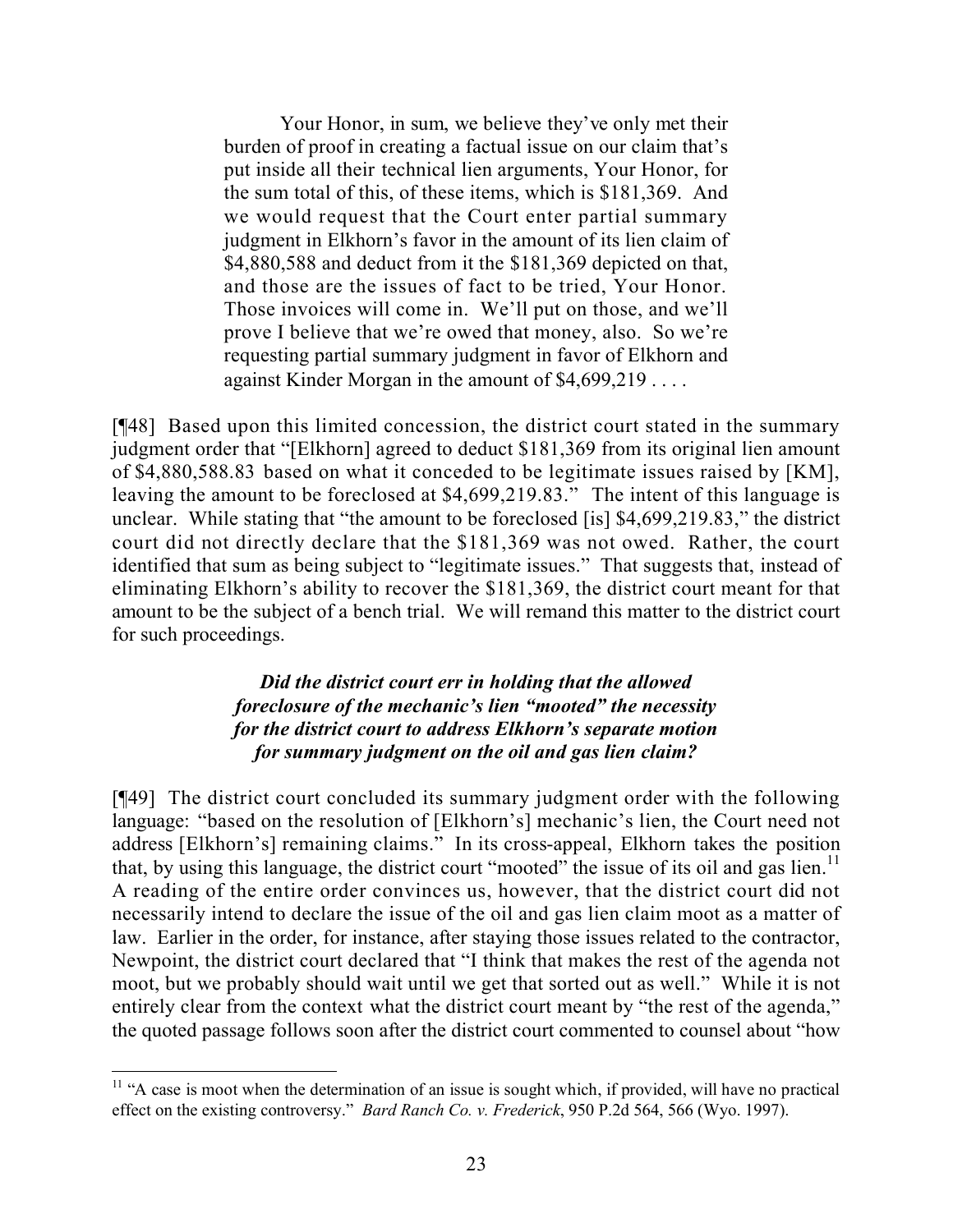quickly you really do want to get back here on this field of battle . . . ." It appears that the district court intended to bring the parties back to court to determine matters that had not been stayed by Newpoint's bankruptcy.

[¶50] An oil and gas lien claim is, of course, a creature quite unlike a mechanic's lien. First off, it applies to production and the proceeds of production, statutorily delineated means of production, and lands and leaseholds under particularized circumstances. Wyo. Stat. Ann. § 29-3-105 (LexisNexis 2007). Because of those distinctions, it would not appear that a decision as to a mechanic's lien would necessarily make the issue of an oil and gas lien claim moot. In addition, under Wyo. Stat. Ann. § 29-3-103(a)(vi), a successful oil and gas lien claimant may recover attorney's fees and other costs of collection.

[¶51] Because of these distinctions, and other statutory distinctions between a mechanic's lien and an oil and gas lien, we do not believe that resolution of a claim as to the former makes moot a claim to the latter. This case must be remanded to the district court to determine the validity and amount of Elkhorn's oil and gas lien claim. The district court will have to determine in the first instance whether the record is sufficient for it to make such a determination as part of the determination of the motions for summary judgment, or whether a bench trial on the issue is necessary.

# **CONCLUSION**

[¶52] The automatic stay in the bankruptcy of the contractor, Newpoint, did not deprive the district court of jurisdiction to enter summary judgment in favor of the subcontractor, Elkhorn, in an *in rem* lien foreclosure action against the owner. Furthermore, because the lien foreclosure was an *in rem* proceeding not requiring the presence in the case of either Newpoint or HFG, the district court did not err in proceeding in their absence. Elkhorn presented a *prima facie* case in support of its motion for summary judgment, and KM's argumentative and speculative response did not prove the existence of genuine issues of material fact, making summary judgment appropriate. The labor and materials supporting the mechanic's lien claim were furnished under a contract and did not exceed the time and materials contract price, as determined by the conduct of the parties. Elkhorn's Lien Statement set forth both a mechanic's lien claim and an oil and gas lien claim. Prejudgment interest was an appropriate part of the damage award in the summary judgment order because Elkhorn's claim was a liquidated claim in the sense that it was readily determinable by simple mathematical computations. The district court did not determine that \$181,369 of Elkhorn's lien claim was not valid; rather the district court determined that \$181,369 of Elkhorn's lien claim was disputed, meaning that such requires remand and resolution in the district court. Resolution of the mechanic's lien claim in favor of Elkhorn did not make moot the issues of the validity and amount of Elkhorn's oil and gas lien claim.